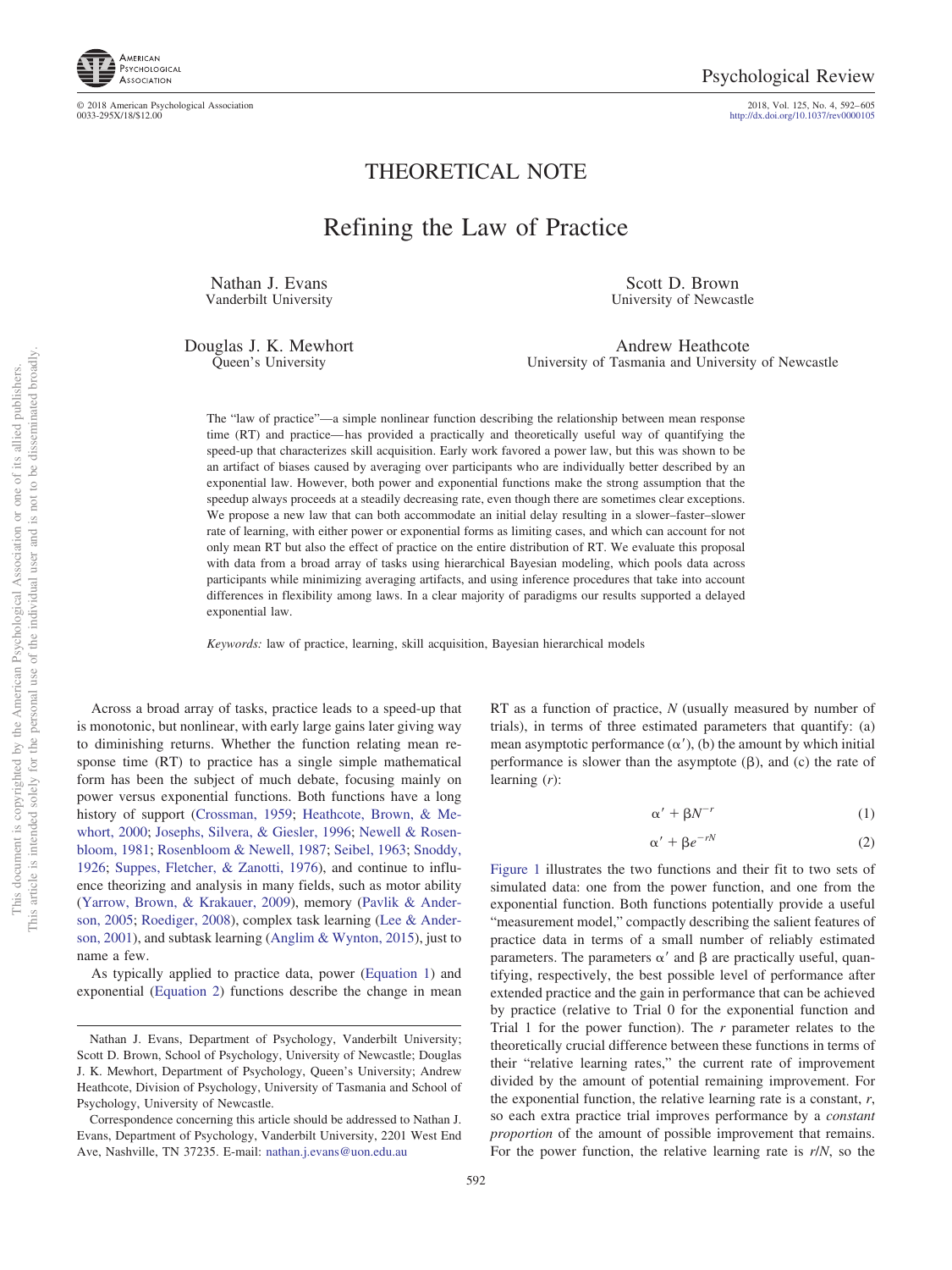

<span id="page-1-0"></span>*Figure 1.* Fits to two simulated data sets (black circles), generated by the exponential function (left panel; parameters:  $\alpha = 1$ ,  $\beta = 2$ ,  $r = .2$ ,  $t_0 = 0.3$ , and  $\sigma = 0.1$ ) and the power function (right panel; parameters:  $\alpha =$ 1,  $\beta = 2$ ,  $r = .7$ ,  $t_0 = 0.3$ , and  $\sigma = 0.1$ ). The exact exponential and power models used to simulate the data are the shifted multiplicative lognormal forms discussed later in the "Accounting for the RT Distributions" section. The lines are maximum likelihood estimated best fitting power and exponential functions, in green (light grey) and blue (dark grey) respectively. In each graph, the *x*-axis represents the trial number, and the *y*-axis represents the response time on each trial. For the exponential data in the left panel the best-fitting power function overestimates response times in the middle, and underestimates them late in practice. For the power data in the right panel the best-fitting exponential function underestimates response times in the middle, and overestimates them late in practice. The error bars presented before the first trial provide the interquartile range of the data-generating model for the first trial, showing the predicted variability in the data at the start of practice. The error bars presented after the last trial provide the interquartile range for the last trial, showing both datagenerating models decrease variability with practice. See the online article for the color version of this figure.

amount learned from each trial is a *decreasing proportion* of the remaining available improvement, indicating a depletion or exhaustion in the ability to learn, such as when there are initially multiple learning processes operating at different time scales, with fast scale processes completing early in practice so only the slow scale processes are responsible for improvements later in practice [\(Newell & Rosenbloom, 1981\)](#page-12-3).

Early empirical investigations of the law of practice usually averaged data over participants, and consistently favored a power function (e.g., [Crossman, 1959;](#page-12-0) [Seibel, 1963;](#page-12-5) [Snoddy, 1926;](#page-12-6) [Sup](#page-13-0)[pes et al., 1976\)](#page-13-0). In a seminal article, [Newell and Rosenbloom](#page-12-3) [\(1981\)](#page-12-3) examined 15 experiments using a wide variety of tasks including motor-skills, elementary perceptual and memory decisions, complex routines, and problem solving. After averaging each data set across participants, they found that the power function provided a better fit than the exponential function for all 15 data sets. This strong regularity was very influential, with the power function taking on the status of a behavioral law. This "Power Law of Practice" guided many subsequent cognitive theories, including Instance Theory [\(Logan, 1988,](#page-12-10) [1992\)](#page-12-11), transfer of automaticity [\(Kramer, Strayer, & Buckely, 1990\)](#page-12-12), parallel distributed processing models [\(Cohen, Dunbar, & McClelland, 1990\)](#page-12-13), and cognitive architectures such as SOAR [\(Laird, Newell, &](#page-12-14) [Rosenbloom, 1987\)](#page-12-14) and ACT-R [\(J. R. Anderson & Lebiere, 1998\)](#page-11-1).

In the decades that followed statistical approaches to model selection advanced considerably, leading [Heathcote et al. \(2000\)](#page-12-1) to reassess the evidence with improved methods. Most important, they fit practice functions to data from each subject and condition

(where a condition was sometime a single item) separately, because averaging over exponential functions can approximate a power function when—as is invariably the case—there are individual differences in learning rates [\(R. B. Anderson & Tweney,](#page-11-2) [1997;](#page-11-2) [Brown & Heathcote, 2003;](#page-11-3) [Estes, 1956;](#page-12-15) [Myung, Kim, &](#page-12-16) [Pitt, 2000\)](#page-12-16), or differences between conditions. For example, in the case of individual differences, a power function can emerge because all learners contribute to improvements in the average function early in practice, whereas only slow learners contribute later in practice. Heathcote et al. found that practice curves were better fit by the exponential function in the majority of participants and conditions across 17 data sets from all areas of experimental psychology, including tasks such as visual and memory search, mental arithmetic, alphabetic arithmetic, counting, and motor learning. Given the consistency of their results, Heathcote et al. suggested repealing the Power Law of Practice in favor of an Exponential Law of Practice.

Our article has two main aims. First, we extend the previous exponential and power laws in two ways, to account for slower learning early in practice, and to account for the entire distribution of RT. It has been reported (e.g., [Rickard, 1997\)](#page-12-17) that there can be an initial delay in learning, sometimes followed by very fast learning [\(Rickard, 2004\)](#page-12-18). Neither the exponential nor power laws can account for these findings, so we extend them to do so. Our second extension not only provides a description of the variability which is always observed in performance, and its decrease with practice [\(Logan, 1992\)](#page-12-11), it also links the laws to a process-based explanation of that variability—the Lognormal Race evidence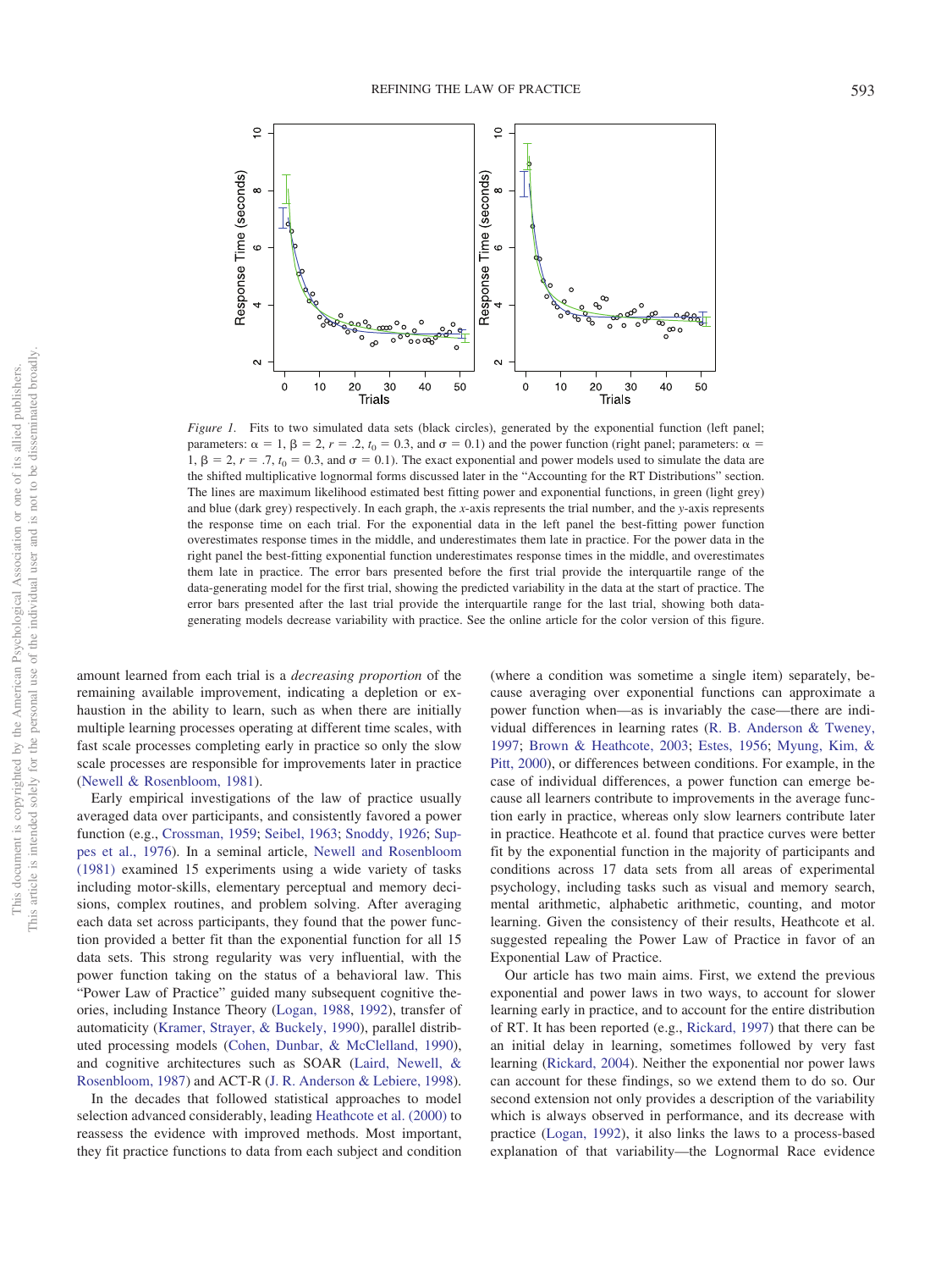accumulation model (LNR; [Heathcote & Love, 2012\)](#page-12-19). Our second aim is to reassess the evidence for the exponential and power laws, and our new extensions of them. This assessment uses state-ofthe-art model-selection methods that take account of differences in flexibility due to their different mathematical forms. This allows the investigation of whether learning is best described by a power or exponential law, as well as how widespread is the occurrence of learning delays.

### **Transitions in Practice Functions**

It has long been recognized (e.g., [Bryan & Harter, 1897,](#page-11-4) [1899\)](#page-11-5) that learning curves can sometimes display one or more plateaus regions where little improvement occurs— or even periods of deteriorating performance typically associated with fatigue. Such phenomena are of considerable applied relevance, but it has also long been known that under conditions that both allow for rests, and give initial training instructions that provide the optimal strategy— conditions typical of controlled experimental settings such plateaus tend to disappear (e.g., [Keller, 1958\)](#page-12-20). However, the strong assumption made by power and exponential functions that the rate of learning always decreases over the course of practice fails to account for a phenomenon that can remain even in optimal experimental settings: an initial period of slower learning followed by a speed-up before the final approach to asymptote. This S-shaped pattern has been attributed to a transition between performance based on an algorithm and direct retrieval, with the transition either mediated by a race between [\(Logan, 1988\)](#page-12-10), or probabilistic mixture of [\(Rickard, 1997\)](#page-12-17), these two strategies.

This failure compromises the usefulness of a "Law of Practice" as a measurement model, because it cannot describe potentially important variations in the transition process. It may also compromise its utility in terms of theoretical implications through introducing systematic biases. For example, a power function speedup is a core theoretical tenant of Instance Theory, derived from a direct retrieval mechanism based on race between memory instances. As a power function has an initial very rapid decrease, it will be disadvantaged relative to alternatives with a slower initial decrease (e.g., an exponential function) in fits to data that contain a flat initial region due to a slow algorithm-to-retrieval transition.

Rather than trying to address this issue with a process model, which typically requires estimation of many additional parameters (and so can compromise desirable measurement model properties such as providing a simple and stably estimated summary), we propose the following new practice functions, with a single additional parameter,  $\tau \geq 0$ :

$$
\alpha' + \beta \frac{\tau + 1}{\tau + N'} \tag{3}
$$

$$
\alpha' + \beta \frac{\tau + 1}{\tau + e^{rN}} \tag{4}
$$

<span id="page-2-1"></span><span id="page-2-0"></span>When  $\tau = 0$  the new functions reduce to the standard power and exponential forms. As  $\tau$  increases an initial period of slow decrease emerges, delaying the transition to power or exponential learning. Hence, we call these new forms the "delayed-power" and "delayed-exponential" functions, and the  $\tau$  parameter as a "delay" parameter.

When both  $\tau$  and the learning rate (*r*) are large the initial slow period is followed by a rapid decrease. This regime has the potential to model the cases where, after a period of slow performance and little improvement, participants gain insight into the availability of a more efficient strategy, whose application results in a rapid transition to improved performance followed by more gradual learning before an asymptote is achieved. For example, [Rickard \(2004\)](#page-12-18) found rapid transitions of this sort for some items in a difficult alphabet arithmetic problems (e.g., verifying that  $F +$  $9 = 0$  is true, where the addition signifies the number of letters to be counted in alphabetical order from the "F" to check whether it results in the letter on the right, "O").

[Figure 2](#page-3-0) illustrates the descriptive flexibility of the delayed functions with fits of the exponential and delayed-exponential functions to simulated data from four different data-generating processes: the standard exponential (top left), the delayed exponential (bottom left), and on the right two cases mimicking data patterns reported by [\(Rickard, 2004\)](#page-12-18). On the top right there is an initial period of slow constant performance that then becomes a faster standard exponential (similar to "Type 2" items in Rickard's Figure 6). On the bottom right the data were generated in the same way but with a small probability of samples from the initial slow performance occurring later (similar to "Type 1" items in Rickard's Figure 5). Note that neither data generating process directly corresponds to a fitted function in these latter two cases. The exponential function is so tightly constrained that it struggles to predict any data other than its own, with overestimation where initial learning is slow. More important, it also shows distortions in later regions where it is the true model. In contrast, the delayed exponential is able to provide a good account of almost all of the data. It can, of course, accommodate standard exponential function data, as it is a special case, but also data where learning is initially slow or completely absent. Its only failing is evident in the lower right panel, where it overestimates the central tendency of the bulk of the data late in practice due to contamination by occasional very slow responses.

#### **Accounting for the RT Distribution**

There are a number of strong and general regularities that might be described as "Laws" of RT measurement. First, RTs are variable, so even when the same response is made under nearly identical conditions the observed RT can vary quite widely. RT almost always has a unimodal positively skewed distribution, and that distribution has a lower bound greater than zero below which responses cannot be stimulus-contingent [\(Luce, 1986\)](#page-12-21). Further, changes in mean RT are accompanied by proportionate changes in its standard deviation, both in general [\(Wagenmakers & Brown,](#page-13-2) [2007\)](#page-13-2), and in the particular domain of practice effects [\(Logan,](#page-12-11) [1992\)](#page-12-11). The practice laws described so far are descriptively inadequate as they do not take account of these pervasive regularities. This flaw also means it is unclear how to fit the functions to data, as fitting must take account of variability. For example, the most commonly used method, unweighted least squares (e.g., [Heathcote](#page-12-1) [et al., 2000\)](#page-12-1), makes RTs early in practice overly influential, as they should be down-weighted due to their greater variability.

We propose to approximate all of the afore-mentioned regularities while requiring the estimation of only two extra parameters. In particular, we assume a shifted multiplicative lognormal model of the RT distribution, where the practice function is multiplied by a lognormally distributed random variable, and then positively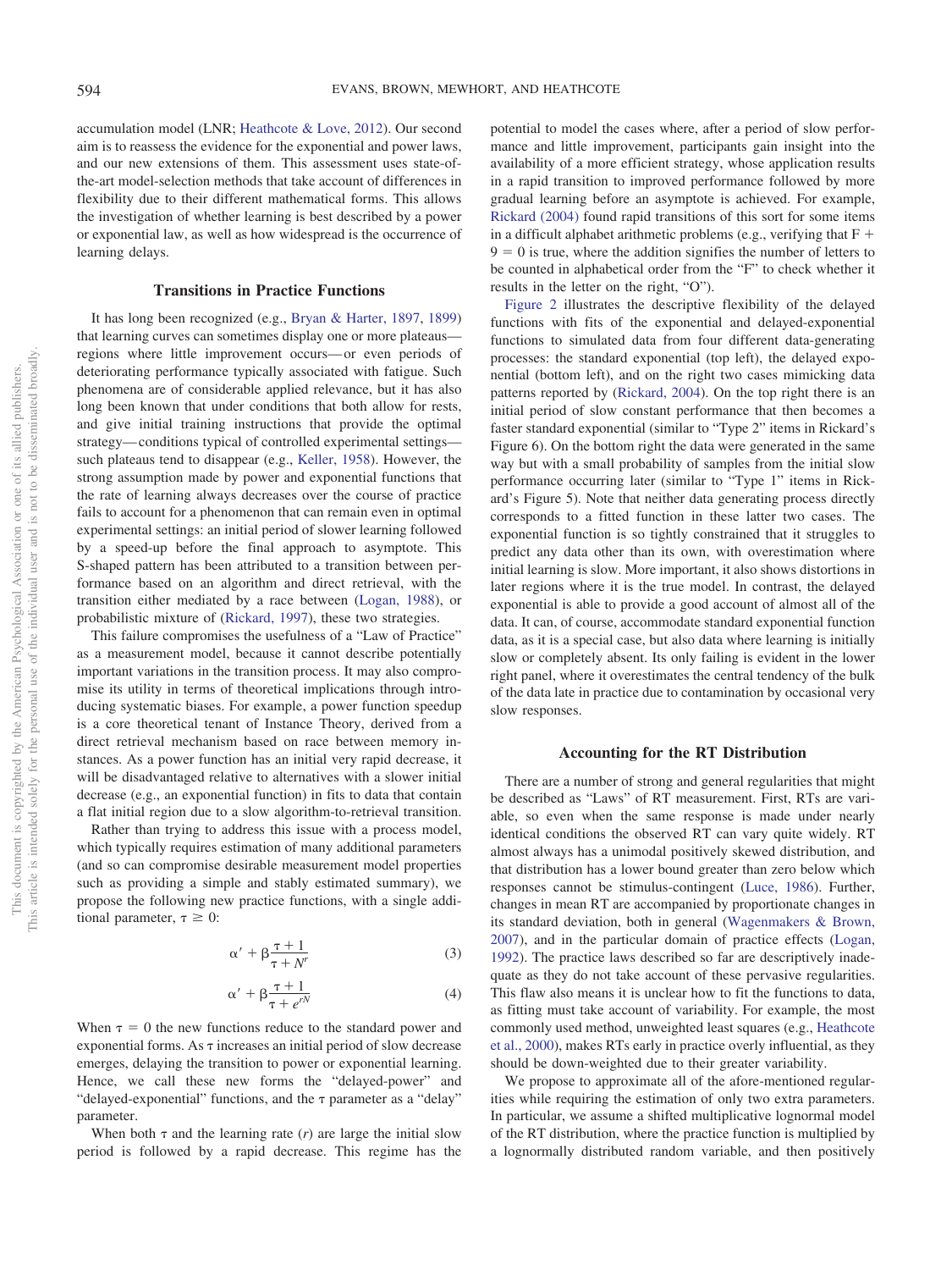

<span id="page-3-0"></span>*Figure 2.* Maximum likelihood estimated best fits for the standard exponential (blue/dark grey) and delayed exponential (red/light grey) models to four simulated data sets (black circles). Each data set was generated with the following common exponential parameters:  $\alpha = 1$ ,  $\beta = 2$ ,  $r = .2$ ,  $t_0 = 0.3$ , and  $\sigma = 0.1$  (see [Equation 6\)](#page-4-0). The data sets in the left column came from exponential (top left), and delayed exponential (bottom left, with  $\tau$  = 10) functions. The data sets on the top right came from a model with an initial period of no learning (the first 15 trials) generated from a lognormal distribution ( $\mu = 1.5$ ,  $\sigma = 0.1$ ), and the later trials generated by a standard exponential with multiplicative lognormal noise ( $\sigma = 0.1$ ). The same model was used for the bottom right panel, except that trials after the 15th have a 0.2 probability of being samples from the same distribution as the initial 15 trials. See the online article for the color version of this figure.

shifted by some constant that reflects the lower bound of response time for stimulus contingent responses. A random variable has lognormal (LN) distribution if its logarithm is normally distributed. The lognormal distribution is unimodal and positively skewed, and has a long history of use in RT analyses, both as a measurement model (see, e.g., [Woodworth & Schlosberg, 1954\)](#page-13-3) and more recently as a cognitive-process model [\(Heathcote &](#page-12-19) [Love, 2012;](#page-12-19) [Rouder, Province, Morey, Gomez, & Heathcote,](#page-12-22) [2014;](#page-12-22) [Terry et al., 2015;](#page-13-4) [Ulrich & Miller, 1993\)](#page-13-5). We parameterized the lognormal distribution in terms of the mean and standard deviation of the underlying normal distribution; to avoid ambiguity

we refer to them, respectively, as the "log-mean"  $(\mu)$  and "log-sd"  $(\sigma)$ . The log-mean uniquely determines the median of the longormal distribution and log-mean and log-sd together determine its moments (e.g., mean, standard deviation, skew etc.). The only extra parameter to be estimated is  $\sigma$ , as the log-mean is given by the practice functions already described.

We also estimate a shift parameter  $(t_0 \ge 0)$  corresponding to the fastest possible RT, which we assume does not change with practice. As shown in the following equations (which specify the practice functions as random variables), we partitioned the mean asymptote parameters  $(\alpha')$  in [Equations 3](#page-2-0) and [4](#page-2-1) into constant  $(t_0)$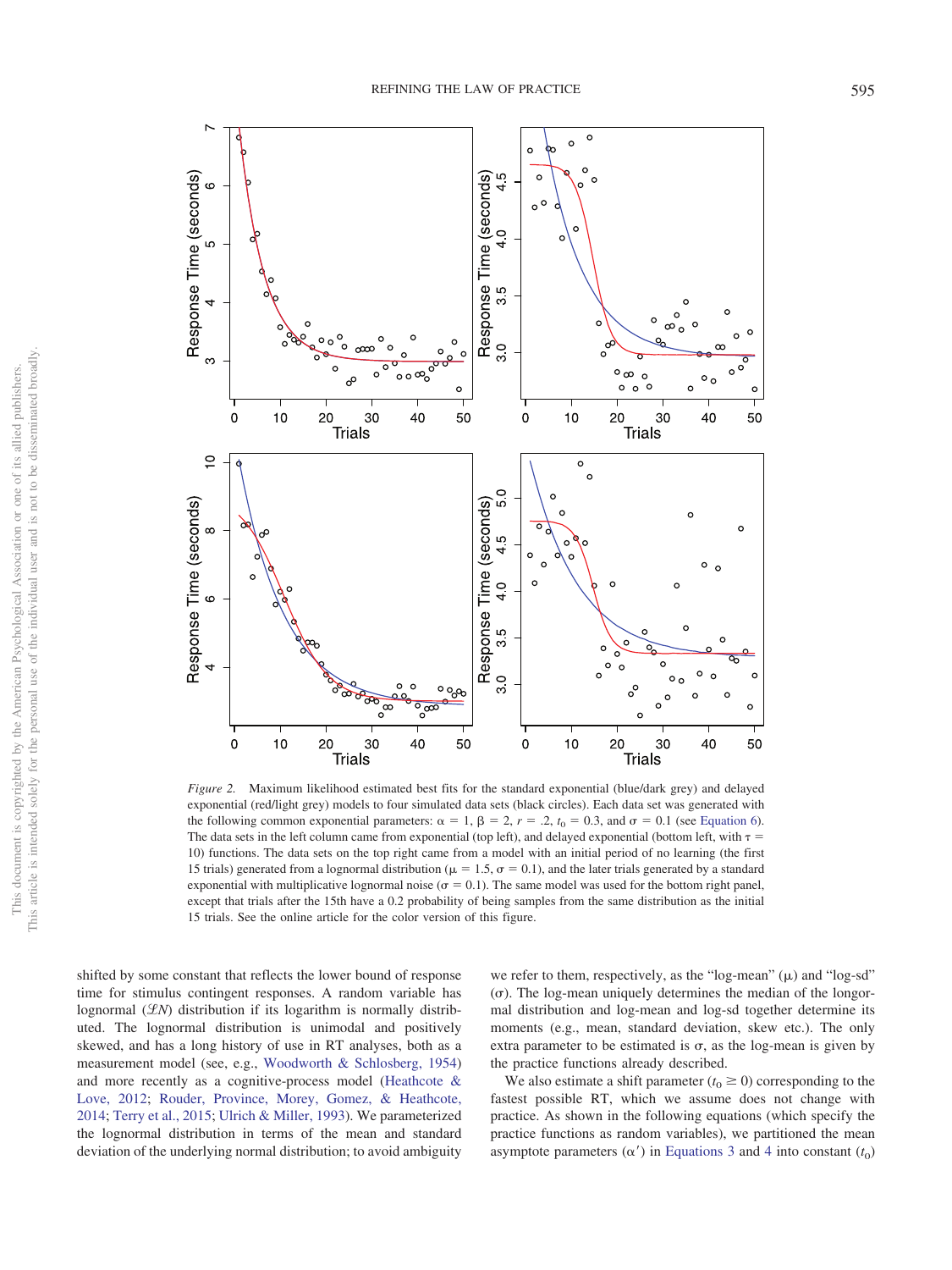and variable  $(\alpha = \alpha' - t_0)$  asymptote parameters. The variable parts of the equation (i.e.,  $\alpha$  plus the practice function) are multiplied by a lognormal random variable with a log-mean fixed at zero (and hence a median fixed at one) and  $log-sd$  of  $\sigma$ . As a consequence, median RT equals [Equations 3](#page-2-0) or [4.](#page-2-1) We describe these functions as the "delayed random power function" and the "delayed random exponential" function.

$$
RT \sim t_0 + (\alpha + \beta \frac{\tau + 1}{\tau + N'})\mathcal{L}\mathcal{N}(0, \sigma) \tag{5}
$$

$$
RT \sim t_0 + (\alpha + \beta \frac{\tau + 1}{\tau + e^{rN}}) \mathcal{L} \mathcal{N}(0, \sigma) \tag{6}
$$

<span id="page-4-1"></span><span id="page-4-0"></span>Even though  $\sigma$  is fixed across practice, the standard deviation of RT decreases in proportion to the decrease in both median and mean RT with practice (once  $t_0$  is subtracted; [Figure 1,](#page-1-0) bottom row). This occurs because both the mean and standard deviation of the lognormal distribution are proportional to  $e^{\mu}$ . Hence, the practice function for mean RT (with  $t_0$  subtracted) and for the standard deviation of RT are exactly proportional to the median practice function (again with  $t_0$  subtracted).

The addition of an explicit model of variability to the practice functions affords a comprehensive and practically useful characterization of behavior. For example, it supports quantification of best-case performance in terms of the lower percentiles of RT distribution, at the start, during, and after extensive practice. Similarly, it supports quantification of worst-case performance throughout practice in terms of the higher percentiles, enabling quantitative management of risks associated with slow responses. This addition also allows easy computation of the likelihood of any set of parameters given the data. The likelihood quantifies all of the information in the data relevant to model estimation. Thus, optimal fitting methods are supported, such as maximum likelihood estimation and the method we adopt, hierarchical Bayesian estimation.

## **Hierarchical Bayesian Estimation and Model Flexibility**

We fit hierarchical models because they enable enhanced measurement by pooling information over participants without introducing the distortions associated with fitting to averaged data. They also avoid the implausible assumption, implicit in individual fitting, that estimates from one participant provide no constraint on estimates for other participants [\(Shiffrin, Lee, Kim, & Wagenmak](#page-12-23)[ers, 2008,](#page-12-23) see [Evans & Brown, 2017b](#page-12-24) and [Evans, Rae, Bushmakin,](#page-12-25) [Rubin, & Brown, 2017,](#page-12-25) for applications). Bayesian methods make estimation of hierarchical models easier in practice. More important, they also allow us to address the important issue of model flexibility.

More flexible models usually provide a better fit to data than simpler models, regardless of whether they reflect the datagenerating process or whether they provide the best predictions of future data. Basic approaches to this issue, such as AIC and BIC, balance goodness-of-fit against model flexibility measured by the number of estimated parameters (e.g., [Akaike, 1974;](#page-11-6) [Burnham &](#page-11-7) [Anderson, 2004;](#page-11-7) [Schwarz, 1978\)](#page-12-26). However, these basic approaches fail to take account of differences in complexity due to differences in functional form, which occur because the increase in flexibility endowed by adding a parameter depends on the mathematical form of a parametric model [\(Evans & Brown, 2017a;](#page-12-27) [Evans, Howard, Heathcote, & Brown, 2017;](#page-12-28) [Myung, 2000;](#page-12-29) [Myung](#page-12-30) [& Pitt, 1997\)](#page-12-30). In the domain of forgetting curves, for example, [Averell and Heathcote \(2011\)](#page-11-8) found that the addition of an asymptote parameter made exponential functions were more flexible than power functions, whereas the opposite held with no asymptote. Hence, it is possible that the advantage for the exponential over power function found by [Heathcote et al. \(2000\)](#page-12-1) may be an artifact of greater flexibility. The issue of functional-form complexity is also paramount in determining whether the addition of a delay parameter is justified.

Here, we address model flexibility using the widely applicable information criterion (WAIC; [Gelman, Hwang, & Vehtari, 2014;](#page-12-31) [Vehtari, Gelman, & Gabry, 2017\)](#page-13-6) to select the model that is best in the sense of being able to predict future data. WAIC is more stable to compute than DIC, which has been used in the past for hierarchical models [\(Spiegelhalter, Best, Carlin, & Van Der Linde,](#page-12-32) [2002\)](#page-12-32). It is an approximation to leave-one-out cross-validation, that is, selecting the model that, when fit to all but one data point, and on average over all possible such exclusions, best predicts the left out data.

In the next section we apply these methods to fit and compare the two models specified in [Equations 5](#page-4-1) and [6.](#page-4-0) We also compare these delayed laws to the simpler power and exponential laws without delays by fixing  $\tau = 0$ . We analyzed data from the same 17 experiments as [Heathcote et al. \(2000\).](#page-12-1) In addition, we also analyzed [Rickard's \(2004\)](#page-12-18) data in order to test whether the delay functions could account for rapid transitions.

## **Method**

#### **Data**

[Table 1](#page-5-0) provides a brief description of each data set examined by [Heathcote et al. \(2000\);](#page-12-1) more details are provided by Heathcote et al., and the original sources. These data are available online (see [http://www.newcl.org/node/6\)](http://www.newcl.org/node/6).

#### **Data Analysis**

In order to minimize the influence of assumptions about the psychological effects of experimental manipulations, we allowed all five parameters for the random power and exponential practice functions,  $t_0$ ,  $\alpha$ ,  $\beta$ ,  $r$ , and  $\sigma$ , as well as the  $\tau$  parameter for their delayed forms, to differ across experimental conditions in each data set. Different test items were treated as different conditions within our analyses, to avoid the potential biases that can result from averaging over different learning functions with different rates. We assumed a hierarchical structure in which each parameter in each experiment—and where applicable each group within each experiment—was drawn from independent normal population distributions, each with separate mean (*m*) and a standard deviation (*s*) parameters. The population distributions were truncated to positive values in accordance with the definition of the  $\tau$  and  $\sigma$ parameters, and to enforce nonnegative RT values and nonincreasing effects of practice:  $t_0 \sim \text{TN}(m_{t_0}, s_{t_0})$ ,  $\beta \sim \text{TN}(m_{\beta}, s_{\beta})$ ,  $r \sim \text{TN}$  $(m_r, s_r)$ ,  $\sigma \sim \mathcal{TN}(m_\sigma, s_\sigma)$ ,  $\alpha \sim \mathcal{TN}(m_\alpha, s_\alpha)$ , and  $\tau \sim \mathcal{TN}(m_\tau, s_\tau)$ . We chose vague priors for the *m* and *s* parameters, having, respectively, positive truncated normal  $(TN)$  and gamma  $(\Gamma)$  distributions: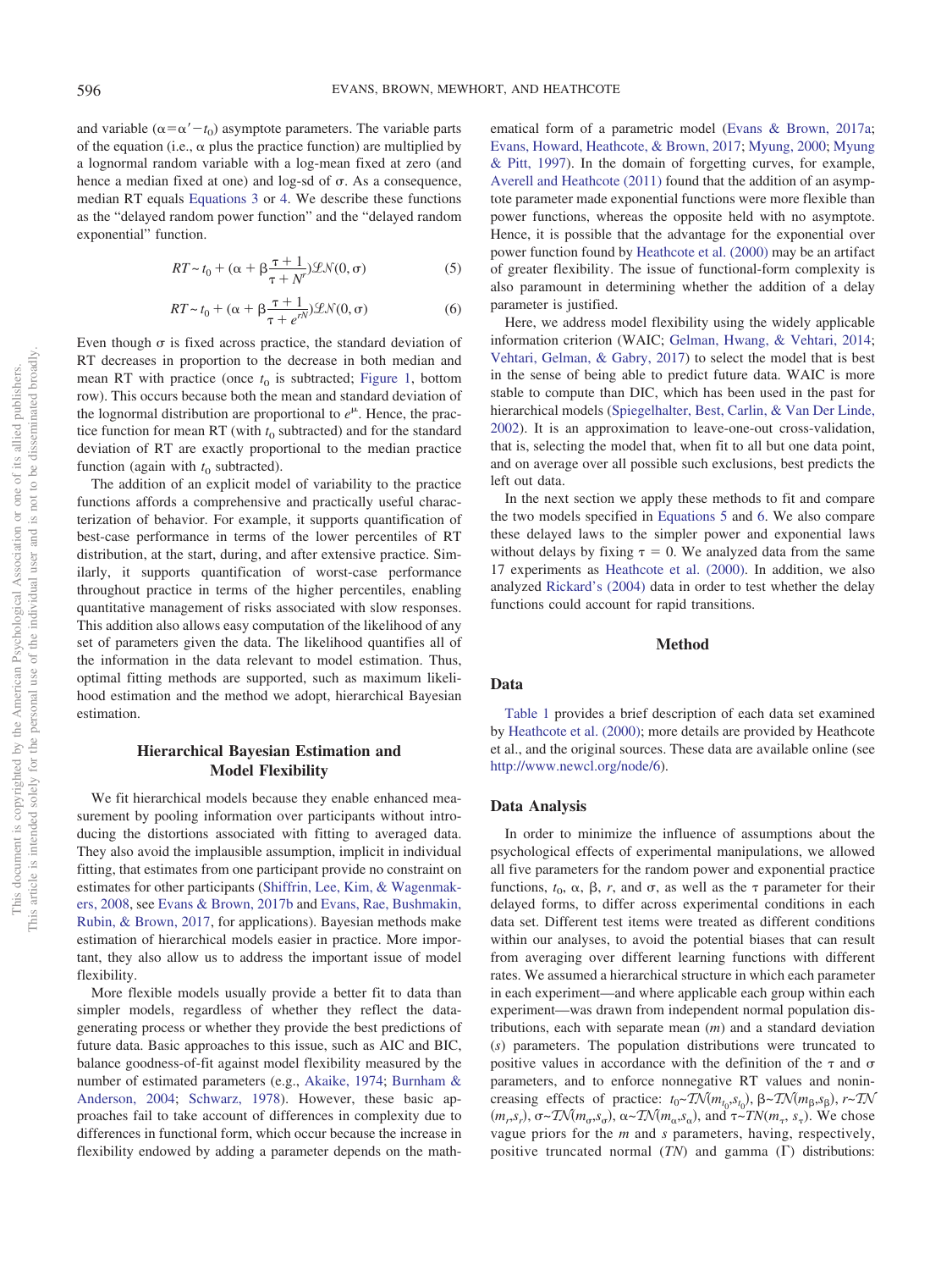<span id="page-5-0"></span>Table 1 *Summary Information About the Data Sets From [Heathcote et al. \(2000\)](#page-12-1)*

| Data set       | Source | Task | Subs | Conds          | $\tau$ | $\alpha$ | β    | $\mathbf{r}$ | $t_{0}$ | $\sigma$ |
|----------------|--------|------|------|----------------|--------|----------|------|--------------|---------|----------|
| S <sub>1</sub> | 1, 2   |      | 6    | 6              | 2.3    | 0.23     | 0.09 | .0012        | .25     | .41      |
| S <sub>2</sub> | 1, 2   |      | 32   | 6              | 0.87   | 0.19     | 0.0  | .00086       | .24     | .35      |
| S <sub>3</sub> | 3      |      | 22   | 6              | 2.1    | 0.23     | 0.05 | .00065       | .13     | .26      |
| C <sub>1</sub> |        |      | 4    | 30             | 2.7    | 0.21     | 1.77 | .0019        | $.4\,$  | .41      |
| C <sub>2</sub> | 4      |      | 4    | 72             | 2.0    | 0.20     | 1.79 | .00084       | .43     | .44      |
| C <sub>3</sub> |        | 2    |      | 72             | 1.4    | 0.21     | 1.30 | .0007        | .44     | .41      |
| M <sub>1</sub> | 5      | 5    | 24   | 16             | 0.5    | 0.26     | 0.62 | .061         | .55     | .49      |
| M <sub>2</sub> | 6      |      | 19   | 12             | 0.9    | 0.28     | 7.44 | .0061        | .58     | .58      |
| M3             |        |      | 20   | 4              | 2.8    | 0.47     | 4.53 | .16          | .14     | .85      |
| M4             |        |      | 16   | 4              | 2.7    | 0.34     | 0.49 | .16          | .19     | .51      |
| M <sub>5</sub> | 8      |      | 22   | 3              | 3.7    | 0.28     | 0.63 | .11          | .20     | .65      |
| A <sub>1</sub> | 6      |      | 21   | 24             | 1.7    | 0.29     | 3.54 | .0035        | .46     | .52      |
| V1             | 9      |      | 24   | 8              | 2.3    | 0.21     | 0.44 | .0035        | .31     | .49      |
| V <sub>2</sub> | 10     |      | 10   | 12             | 3.5    | 0.33     | 0.25 | .011         | .22     | .36      |
| V <sub>3</sub> | 9      |      | 8    | 16             | 1.6    | 0.25     | 0.23 | .0084        | .35     | .50      |
| K1             | 11     | h.   | 36   | $\overline{2}$ | 0.5    | 1.80     | 3.14 | .0097        | .52     | .23      |
| K <sub>2</sub> | 11     | 6    | 36   | $\overline{2}$ | 4.2    | 0.40     | 0.83 | .0014        | .93     | .37      |

*Note*. The "Data set" column defines a name used to refer to the data set throughout this article; the "Source" column provides the corresponding key to the following citations:  $1 =$  [Strayer and Kramer \(1994b\);](#page-12-33)  $2 =$  [Strayer and Kramer \(1994c\);](#page-13-8)  $3 =$  [Strayer and Kramer \(1994a\);](#page-12-34)  $4 =$  [Palmeri \(1997\);](#page-12-35)  $5 =$ [Rickard and Bourne \(1996\);](#page-12-36)  $6 =$  [Rickard \(1997\);](#page-12-17)  $7 =$  [Reder & Ritter \(1992\);](#page-12-37)  $8 =$  [Schunn, Reder, Nhouyvanisvong, Richards, and Stroffolino \(1997\);](#page-12-38)  $9 =$ [Heathcote and Mewhort \(1993\);](#page-12-39) 10 = [Carrasco, Ponte, Rechea, and Sampedro \(1998\);](#page-11-10) 11 = [Verwey \(1996\).](#page-13-9) The "Subs" column defines the number of subjects that are in the data set; the "Conds" column, the number of within-subjects conditions. All conditions were manipulated within subjects, except in M1 and V3 data sets, which also had three and two groups, respectively (note that M1 was manipulated in a nonfactorial manner). The "Task" column refers to the type of task used in the data set, with the following key:  $1 =$  memory search;  $2 =$  counting;  $3 =$  mental arithmetic;  $4 =$  alphabetic arithmetic;  $5$  = visual search;  $6$  = motor learning. The final 6 columns are the medians of the hypermean posteriors for the delayed exponential model, averaged over conditions.

 $m_{t_0}$  (1,1),  $m_{r,exponential}$  (0.2,0.2),  $m_{r,power}$  (0.5,0.5), $m_{\alpha}$ , $m_{\beta}$  $TN(1,2), m_{\sigma} \sim TN(2,2), m_{\tau} \sim TN(0,3)$ , and  $S_{t_0}$ ,  $S_r$ ,  $S_{\alpha}$ ,  $S_{\beta}$ ,  $S_{\sigma}$ ,  $S_{\tau}$  $-\Gamma(1,1)$ .

We used the Metropolis–Hastings algorithm with proposals generated by the differential evolution algorithm [\(Turner, Seder](#page-13-7)[berg, Brown, & Steyvers, 2013\)](#page-13-7) to obtain posterior parameter samples. Differential evolution involves running multiple parallel Markov chains, and generating the new parameter proposal for each chain by adding the existing value to the difference between the values of two other randomly selected chains. The generation of proposals also involves two tuning parameters. One is a small random perturbation added to all proposals, which was set at  $10^{-7}$ . The other, a "step length" measure, was set according to the dimension of the subject-level parameter space, at  $\frac{2.38}{\sqrt{2k}}$ , where *k* is the dimension. For each data set we sampled 5*k* Markov chains, and for each chain we generated 19,000 samples as burn-in. Posterior convergence was confirmed by visual inspection. In the vast majority of posteriors (99.9%) the  $\hat{R}$  measure of chain mixing [\(Brooks & Gelman, 1998\)](#page-11-9) was below 1.1 (the generally recommended maximum value), and in all cases it was less than 1.25. After burn-in, we drew 21,000 samples from each chain, and thinned to use every 10*th* iteration for further analysis. Data points from all subjects in each data set were combined in order to calculate a single WAIC value for each data sets. We report WAIC on the deviance scale, meaning that, as with AIC/BIC/DIC, lower WAIC values indicate a better model.

We also fit another variant of the power function, termed the "general power function" by [Heathcote et al. \(2000\),](#page-12-1) which was originally proposed by [Newell and Rosenbloom \(1981\).](#page-12-3) The general power function includes an additional parameter, *P*, which allows for learning before the start of the experiment:

$$
\alpha' + \beta (N + P)^{-r} \tag{7}
$$

As discussed by [Heathcote et al. \(2000\),](#page-12-1) with high values of *P* this function can have slower rate of learning early in practice than the regular power function, and mimic the regular exponential function to some extent. However, this function is unable to produce the S-shape of the delayed functions, and produced a worse WAIC value than the delayed-power model in all data sets, so we do discuss it further.

#### **Results**

[Table 2](#page-6-0) provides the WAIC values for each law for each data set, with the winning function's WAIC in bold for each data set. In terms of the preferred function, one of the two exponential laws was selected in 15 of the 17 data sets, with only two data sets showing a preference for a power law. In 13 of the 17 data sets WAIC selected functions with a delay parameter, with one each of the motor learning (K1), mental arithmetic (M3) and memory and visual search (S1 and V3) data sets constituting the four exceptions, which were all exponential. In 11 cases, coming from every task, including all three counting tasks, the delayed exponential was selected. The delayed power model was selected in two of the

<sup>&</sup>lt;sup>1</sup> For the exponential function the effect of pre-experimental learning can be accounted for by the value of  $\beta$  as the exponential has a translationinvariant shape.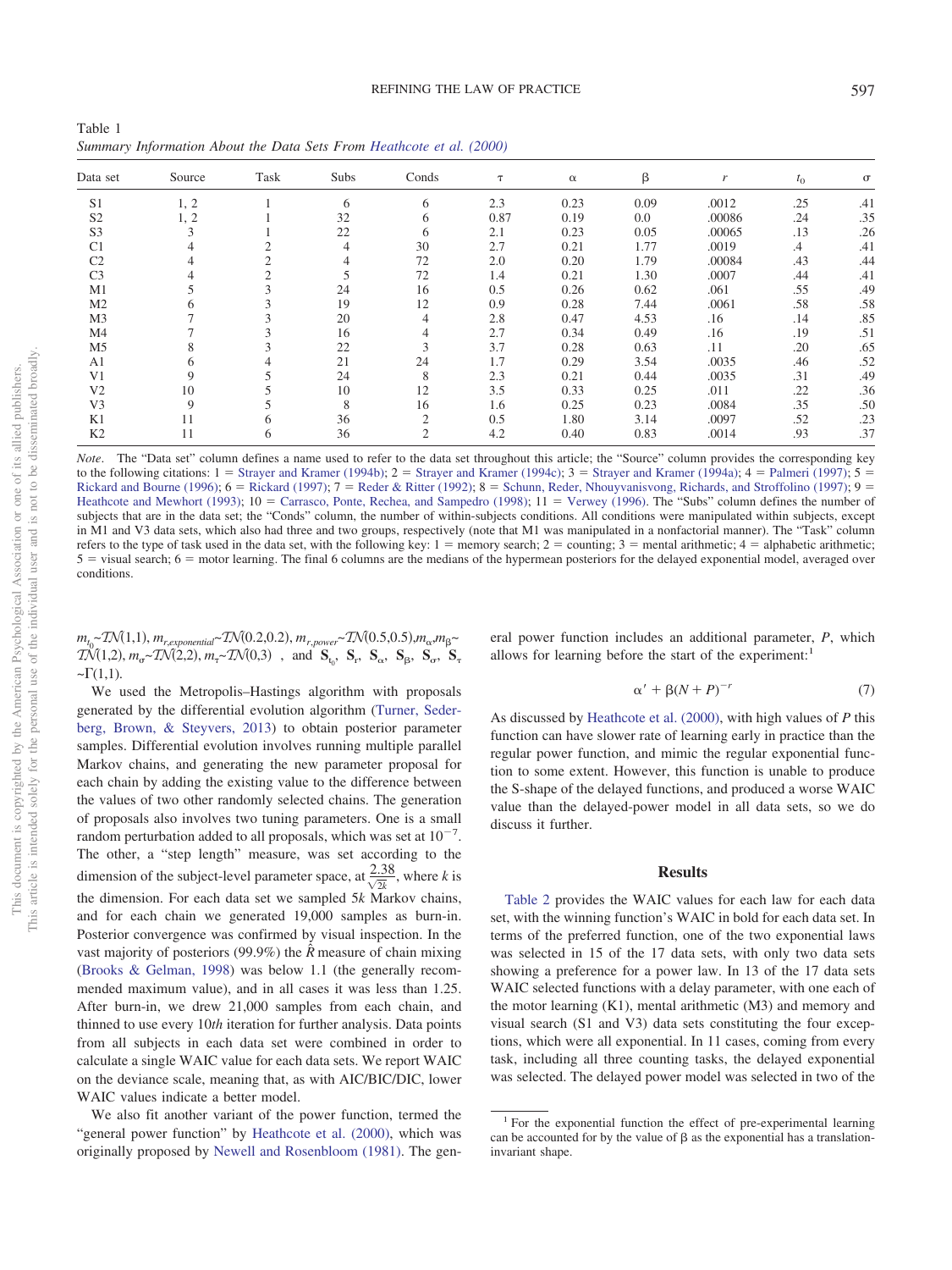| Data set       | <b>SE</b>  | DE         | <b>SP</b>  | DP         | $z$ (best – next) |
|----------------|------------|------------|------------|------------|-------------------|
| K1             | 20,742     | 20,759     | 22,642     | 20,854     | (SE > DE) 3.0     |
| K <sub>2</sub> | $-667$     | $-968$     | 31         | $-23$      | $(DE > SE)$ 14.0  |
| M1             | $-19,779$  | $-19,585$  | $-19,679$  | $-19,974$  | (DP > SE) 4.3     |
| M <sub>2</sub> | 44,051     | 44,021     | 49,205     | 46,419     | $(DE > SE)$ 1.1   |
| M <sub>3</sub> | 3.164      | 3.176      | 3.209      | 3.195      | (SE > DE) 2.2     |
| M <sub>4</sub> | $-411$     | $-414$     | $-403$     | $-424$     | $(DP > DE)$ 0.8   |
| M <sub>5</sub> | 4.431      | 4,414      | 4.583      | 4.499      | (DE > SE) 1.5     |
| S1             | $-36,868$  | $-36,836$  | $-36,721$  | $-36,760$  | $(SE > DE)$ 3.9   |
| S <sub>2</sub> | $-310,045$ | $-310,132$ | $-308,662$ | $-309.522$ | $(DE > SE)$ 3.7   |
| S <sub>3</sub> | $-287,100$ | $-287,174$ | $-286,537$ | $-286,798$ | (DE > SE) 2.7     |
| V1             | $-28.228$  | $-28,380$  | $-24.868$  | $-27.019$  | (DE > SE) 5.7     |
| V <sub>2</sub> | $-11,177$  | $-11,232$  | $-10,660$  | $-10,880$  | $(DE > SE)$ 3.3   |
| V <sub>3</sub> | $-29,065$  | $-28.947$  | $-27,702$  | $-28.381$  | (SE > DE) 7.0     |
| A <sub>1</sub> | 45,602     | 45,186     | 55,228     | 50.665     | (DE > SE) 8.4     |
| C <sub>1</sub> | $-14,358$  | $-15,053$  | $-7.712$   | $-9,886$   | $(DE > SE)$ 13.1  |
| C <sub>2</sub> | $-24.426$  | $-24,937$  | $-13,764$  | $-16,574$  | (DE > SE) 8.4     |
| C <sub>3</sub> | $-41,478$  | $-41,705$  | $-29,766$  | $-34,099$  | $(DE > SE)$ 3.9   |

<span id="page-6-0"></span>Table 2 *WAIC Values for Each Data Set*

*Note*. Smaller values indicate a superior model, and boldface indicates the winning model for each data set. The final column is the standardized difference between the best and second-best models. WAIC  $=$  widely applicable information criterion;  $SE$  = standardized exponent;  $DE$  = delayed exponent;  $SP$  = standard power;  $DP$  = delayed power.

five mental arithmetic data sets. The standard power model was never selected.

In order to quantify the strength of these selections we divided the difference in WAIC between the best and second best model by the standard error of the difference. Standardized differences (which are analogous to a z-score) less than two provide only tentative evidence [\(Gelman, Carlin, et al., 2014\)](#page-12-40). All of the four data sets that rejected a delay parameter in the exponential, the rejection was strong. In nine of the 11 selections favoring the inclusion of a delay in the exponential function were strong. The two cases only tentatively favoring a delay in the exponential were from mental arithmetic tasks. Of the two selections favoring the delayed power function, which were also both in mental arithmetic, one was strong relative to the standard exponential, and the other was very tentative relative to a delayed exponential.

[Figure 3](#page-7-0) illustrates fits to data from the motor learning (K1, upper) and alphabet arithmetic (A1, lower) experiments. In order to avoid the well known distortions associated with averaging, we only plot as examples data for a single subject and condition. The upper panel shows data from the motor learning experiment, where there was little evidence for an initial flat section, so that standard and delayed function fits are almost identical (only the standard versions are plotted in the figure). The parameter for the exponential function (see figure caption) predict a median RT of 1.71 s (i.e.,  $t_0 + \alpha$ ) and standard deviation of 0.25 s after extensive practice,<sup>2</sup> with a lower bound for RT of 0.19 s (i.e.,  $t_0$ ). In contrast, for the power function the corresponding estimates are implausibly small,  $0.11$  s,  $0.006$  s and  $0.07$  s, respectively. At the other end of practice, the exponential function has a median RT on Trial 1 of 6.3 s, while for the power function it is 15.9 s; the power estimate is clearly implausibly high.

The lower panel shows a subject from the alphabet arithmetic experiment, where there was clear evidence for a delay. Learning is of the type classified as a "smooth speed-up" by [Rickard \(2004;](#page-12-18) see his Figure 4). The parameters for the delayed exponential

function predict a median RT of 0.84 s and standard deviation of 0.23 s after extensive practice, with a lower bound for RT of 0.43 s. The corresponding estimates for the delayed power are 0.32 s, 0.007 s and 0.31 s, with the standard deviation clearly being an underestimate, due to an implausibly small estimate the variable portion of asymptotic RT (0.01 s). Indeed, in both of the cases shown in [Figure 3](#page-7-0) the power functions displayed the tendency noted by [Heathcote et al. \(2000\)](#page-12-1) to predict faster asymptotic performance than is plausible for empirical data. The delayed exponential function has a median RT of 5.7 s on the first trial, whereas the delayed power provides what appears to be an overestimate of 14.7 s. Examination of [Table 1](#page-5-0) shows that the delayed exponential function provided plausible asymptotic estimates of the wide range of performance in the 17 data sets examined by [Heathcote et al. \(2000\),](#page-12-1) ranging from the the fastest case in involving memory search (S3: median  $= 0.35$  s,  $SD = 0.06$  s and lower bound  $= 0.13$  s) to the slowest involving the production of a complex sequence of key presses (K1: median  $= 2.32$  s,  $SD =$  $0.42$  s and lower bound = 0.93 s). Similarly, estimates of median RT on the first trial ranged widely (e.g., 0.41 s in S3 and 5.43 s in K1).

Although much of the behavior in practice paradigms appears lawful it is inevitable that there will also be outlying data points. Such outliers are important to identify, both theoretically, because they may indicate the presence of a mixture of processes that underpin performance, and practically in cases where they distort parameter estimates and goodness-of-fit to the main body of the data. However, outliers can be hard to discern in the present context because of the nonlinear effects of practice and the systematic decrease in variability with practice, so that deviations

<sup>&</sup>lt;sup>2</sup> The asymptotic standard deviation is the product of the variable part of asymptotic median RT,  $\alpha + \beta$ , and the standard deviation of *LN*(0, $\sigma$ ), which is  $\sqrt{e^{\sigma^2} \times (e^{\sigma^2} - 1)}$ .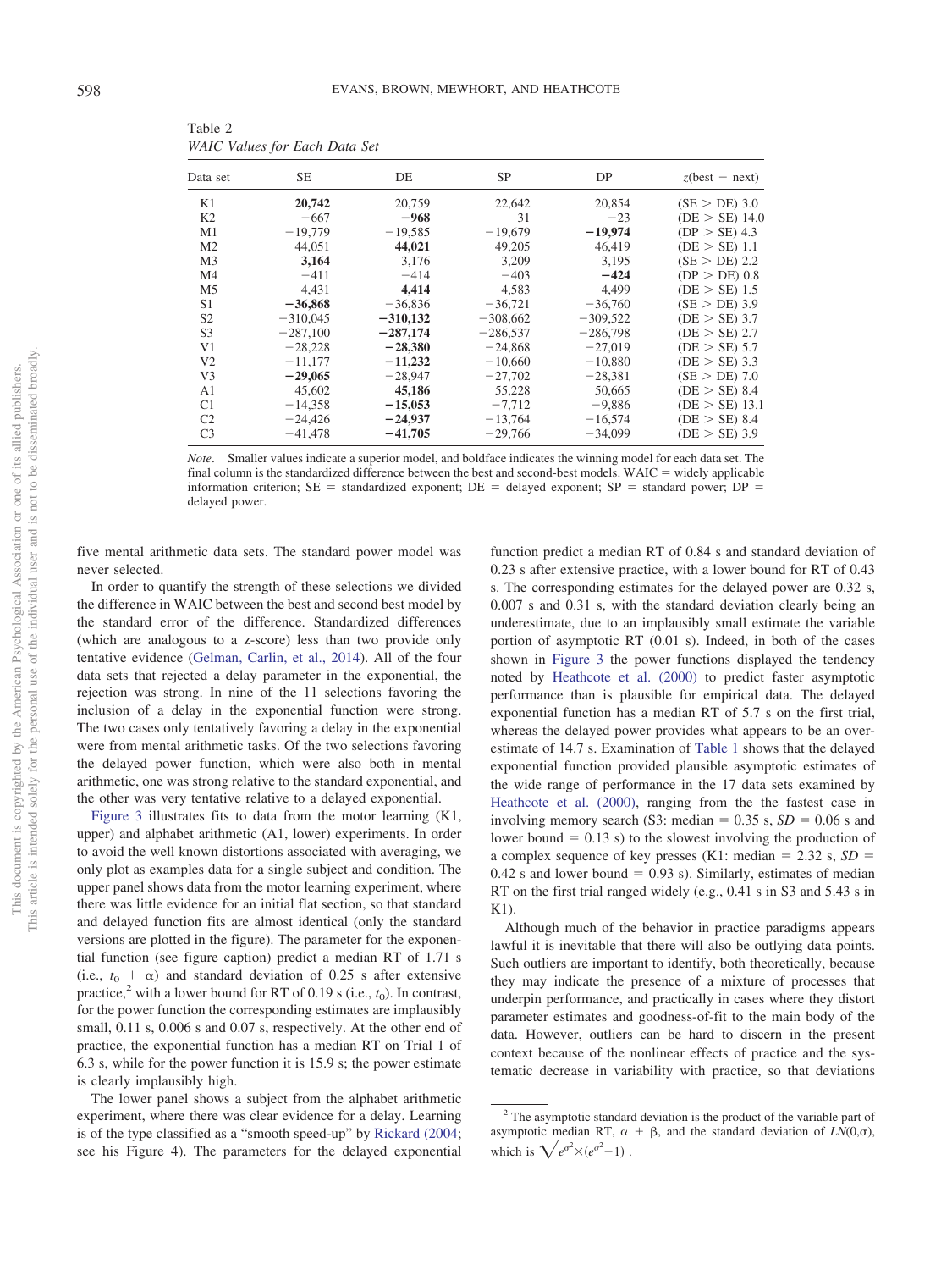

<span id="page-7-0"></span>*Figure 3.* The upper panel displays data (black circles) and posterior median parameter fits of the median standard random exponential (SE; blue line/darkest grey line:  $t_0 = 0.19$ ,  $\alpha = 1.52$ ,  $\beta = 4.6$ ,  $r = .0022$ , and  $\sigma =$ 0.16) and power (SP; green line/second lightest grey line:  $t_0 = 0.066$ ,  $\alpha = .035$ ,  $\beta = 15.8$ ,  $r = .26$ , and  $\sigma =$ 0.18) functions to Condition 1 for subject 9 in the K1 data set. The lower panel displays same type of fits of the standard exponential (SE; blue line/darkest grey line:  $t_0 = 0.42$ ,  $\alpha = .155$ ,  $\beta = 6.8$ ,  $r = .0016$ , and  $\sigma = 0.5$ ) and power (SP; green line/second lightest grey line:  $t_0 = 0.4$ ,  $\alpha = .014$ ,  $\beta = 106$ ,  $r = .63$ , and  $\sigma = 0.67$ ) and delayed exponential (DE; red line/second darkest grey line:  $t_0 = 0.43$ ,  $\alpha = .41$ ,  $\beta = 4.9$ ,  $r = .0033$ ,  $\sigma = 0.48$ , and  $\tau = 8.2$ ) and delayed power (DP; orange line/lightest grey line:  $t_0 = 0.31$ ,  $\alpha = .01$ ,  $\beta = 14.4$ ,  $r = .88$ ,  $\sigma =$ 0.56, and  $\tau = 50$ ), to data from Condition 24 of subject 21 in Experiment A1. The two filled black dots are the outlier data points discussed in the main text, in reference to [Figure 4:](#page-8-0) Trials 1,749 and 1,868. See the online article for the color version of this figure.

later in practice (when variability is lower) should be given more weight than variations earlier in practice.

[Figure 4](#page-8-0) show a method of summarizing goodness-of-fit and detecting outliers using a quantile– quantile (QQ) plot. This plot enables an easy determination of whether a model's characterization of RT data is accurate, not only in terms of its central tendency, but also the full distribution of RT. This compact graphical summary, which can be used with all of the practice functions considered here, is obtained by transforming the data for a participant and condition using the model's posterior median parameters. Other measures of the posterior central tendency, or even maximum likelihood estimates, could also be used. First, the  $t_0$ estimates are subtracted from the data, and the remainder divided by the values given by the term in brackets in [Equation 6](#page-4-0) (or [Equation 5\)](#page-4-1). Last, the natural logarithm is taken, and the result divided by the lognormal standard deviation estimate. If the model is accurate, the results of these transformations should have a standard normal distribution.

To display the results graphically the sorted transformed data (i.e., its quantiles or "order statistics") are plotted as a function of the corresponding theoretical quantiles for a standard normal distribution.3 This allows every data point to be shown on the same scale on a single QQ-plot (data from multiple conditions and/or participants can also be plotted together in this way as they are all also put on the same scale). If the fit is good the points on the QQ plot should fall on the main diagonal. [Figure 4](#page-8-0) shows QQ plots for the delayed exponential law for the sets in [Figure 3](#page-7-0) is indeed very good, lacking any systematic deviations from the main diagonal that would be indicative of a failure of its assumptions or distortion in the fit caused by influential outliers. For example, although the alphabet arithmetic QQ plot does bring attention to two potential positive outliers, corresponding to the two high points at Trials 1,749 and 1,868 in the lower panel of [Figure 3,](#page-7-0) they do not appear to have had much effect on the overall fit.

Last, [Figure 5](#page-9-0) provides an experiment-level assessment of the goodness-of-fit for the delayed exponential law. These plots were based on the transformed mean RT for 19 evenly spaced trials for each condition for each subject. The transformed mean RTs for these semideciles were then averaged over subjects and conditions, forming a single set of deciles for the entire experiment. We used trial semideciles in order to align practice series of different lengths before averaging. A good fit is indicated by the points in the plot clustering around the main diagonal, and, in general, the model predictions do appear to quite closely match the empirical data, suggesting that the delayed exponential provides a fairly accurate account of all data sets at the experiment-level. The fits to K1 and A1 data sets are better at the experimental-level than the individual conditions for the individual subjects displayed before, suggesting that some of the misfit in the latter was likely due to random variation rather than systematic misfit. As might be expected, fit is somewhat worse in data sets with very few trials (e.g., M3, M4, M5).

## **Fitting Sharp Transitions**

None of the data examined by [Heathcote et al. \(2000\)](#page-12-1) had sharp transitions of the type simulated in [Figure 2.](#page-3-0) In contrast, they were evident in the majority (71%) of practice series in [Rickard's \(2004\)](#page-12-18) data. For this data WAIC clearly favored the exponential functions, and selected the delayed exponential law (13359) over the standard exponential law (13965), and the delayed power law (14422) was selected over the standard power law (15818). In terms of standardized differences the evidence favoring the inclusion of a delay parameter in the exponential law (15.0) was the

<sup>&</sup>lt;sup>3</sup> The cumulative probability of the  $i<sup>th</sup>$  of *n* sorted observations can be estimated as  $p_i = i/(n + 1)$ , and corresponding standard normal quantile is  $z(p_i)$ , where *z* is the inverse standard cumulative normal transformation.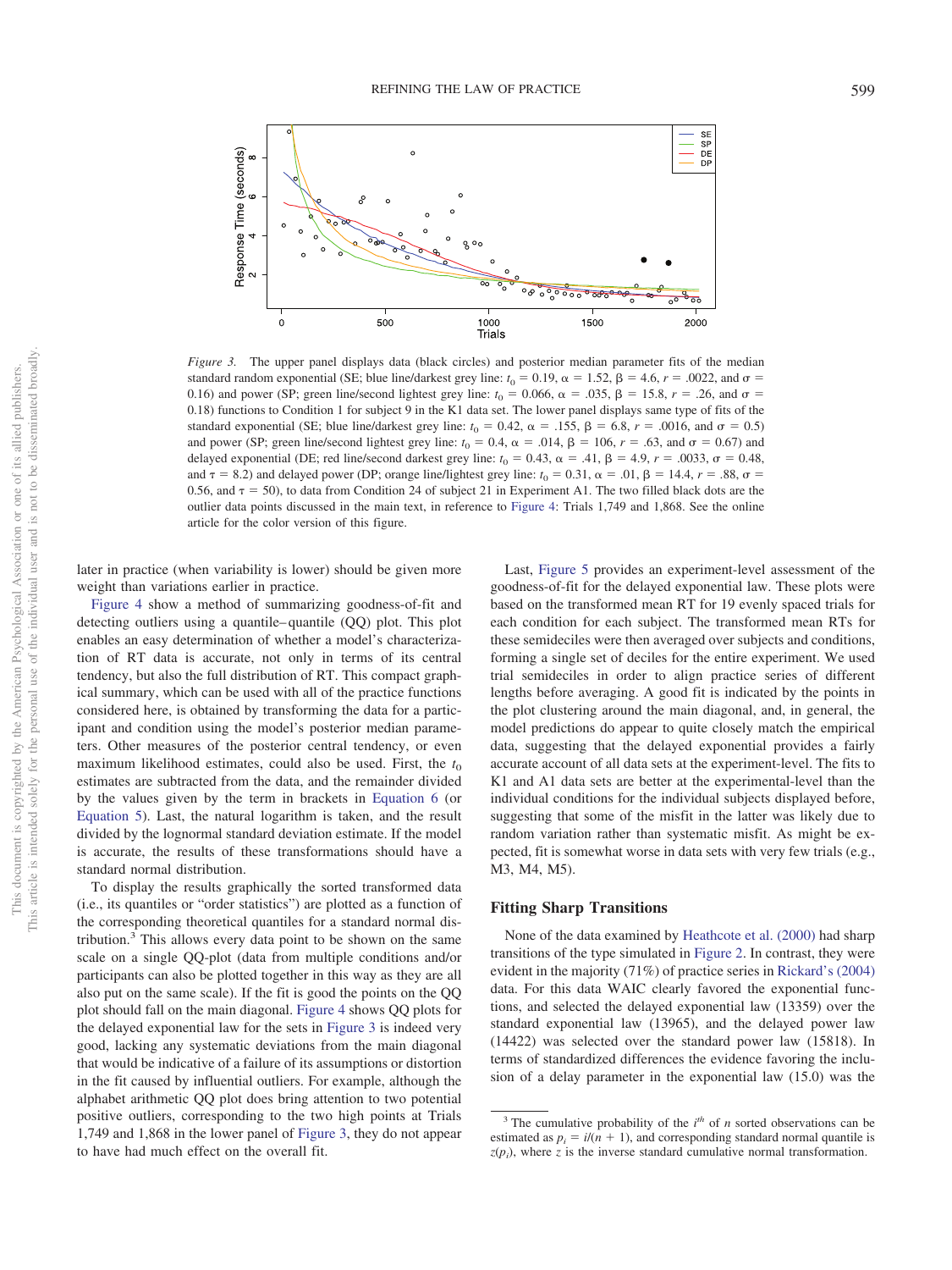

<span id="page-8-0"></span>*Figure 4.* Quantile–quantile plots of residuals from the delayed exponential model for the data displayed in [Figure 3.](#page-7-0) The *x*-axis displays the quantiles under the standard normal, and the *y*-axis displays the sorted data transformed as described in the main text. See the online article for the color version of this figure.

stronger than anything else previously reported, and was even stronger for the inclusion of a delay parameter in the power law (27.5). These results reinforce the inadequacy of the standard power and exponential functions, but a question remains as to whether the new delayed versions provide an adequate account. Answering this question requires model checking rather than model selection.

[Figure 6](#page-10-0) displays the goodness of fit of the delayed exponential model to the data from a single subject in two cases displaying [Rickard's \(2004\)](#page-12-18) Type I and Type II transitions. For the Type II transition on the right of [Figure 6,](#page-10-0) analogous to the top right panel of [Figure 2,](#page-3-0) most of the data lie along the main diagonal of the QQ plot, consistent with a good fit. This may be somewhat surprising given that there are some apparent slow outliers in the practice function plot, particularly Trials 15 and 16 early in practice, Trials 24 and 25 in the middle and Trial 46 late in practice. The latter three values are indeed the largest positive values in the QQ plot, but the former two are only 4th and 6th largest, because they occur where RT variation would be expected to be much larger. Further, stronger positive deviations are to be expected given RT distribution is positively skewed, so few of these points lie far from the main diagonal. Although we do not claim that this fit is perfect, it does serve to illustrate the importance of judging outliers relative to a reasonable model RT variability and its modulation by practice.

In a Type I transition, shown on the left of [Figure 6,](#page-10-0) there are strong slow outliers late in practice (a cluster of three on Trials 29, 30, and 31 and one on Trial 45) when the majority of performance is fast (analogous to the bottom right panel of [Figure 2\)](#page-3-0). [Figure 6](#page-10-0) also show a complimentary type of fast outlier that occurred early in practice (Trial 11) when the majority of performance is slow. The QQ plot shows that the outliers (the four points on the upper right and one on the lower left) strongly distort the fits to the main part of the data, which is quite linear in the QQ plot but with a shallower slope, indicating that the level of variability  $(\sigma)$  is overestimated. In the practice function plot it is also evident that performance later in practice is overestimated. This also results in the fast data point at Trial 33 having the second largest negative deviation in the QQ plot. These shortcomings, particularly given the prevalence of Type I transitions (around half of all practice series), suggest the delayed random exponential practice law is not an adequate model for [Rickard's \(2004\)](#page-12-18) data. As we now discuss, we believe that one of the most useful features of general laws (in this case not only the shape of the practice function but the nature of RT variability) is their ability to highlight exceptions requiring further investigation.

#### **Discussion**

In an influential review titled "Why the Laws of Memory Vanished" [\(Roediger, 2008\)](#page-12-8) argued that simple laws do not hold because of "the complex, interactive nature of memory phenomena" (p. 225). Although we agree about the complexity of learning and memory we believe it is this very complexity that makes valuable as a benchmark the widely applicable—if not perfect regularities encapsulated by laws. This is particularly so when the laws are quantitative and comprehensive, in the sense of taking account of not only the central tendency but also the variability in behavior. For example, in the domain of response time measurement (RT) exceptions to unimodal positively skewed RT distribution call attention to the likely presence of a mixture of underlying cognitive processes. Similarly, in the domain of practice [Heathcote](#page-12-1) [et al. \(2000\)](#page-12-1) argued that exceptions to their finding for an exponential law likely signal the presence of a mixture of learning processes operating at different time scales. Here we have brought together these pervasive regularities, along with a linear relationship between the mean and standard deviation of RT [\(Wagenmak](#page-13-2)[ers & Brown, 2007\)](#page-13-2), and the presence of a slower period of learning early in practice, into a single law. We have presented evidence that this "Delayed Random Exponential Law of Practice" holds widely and provides a useful measurement model that distills complex patterns of behavior into few psychologically meaningful and practically useful parameters.

However, we acknowledge that outside of controlled experimental settings, and sometimes even within them, there may be exceptions: practice can slow rather than speed performance when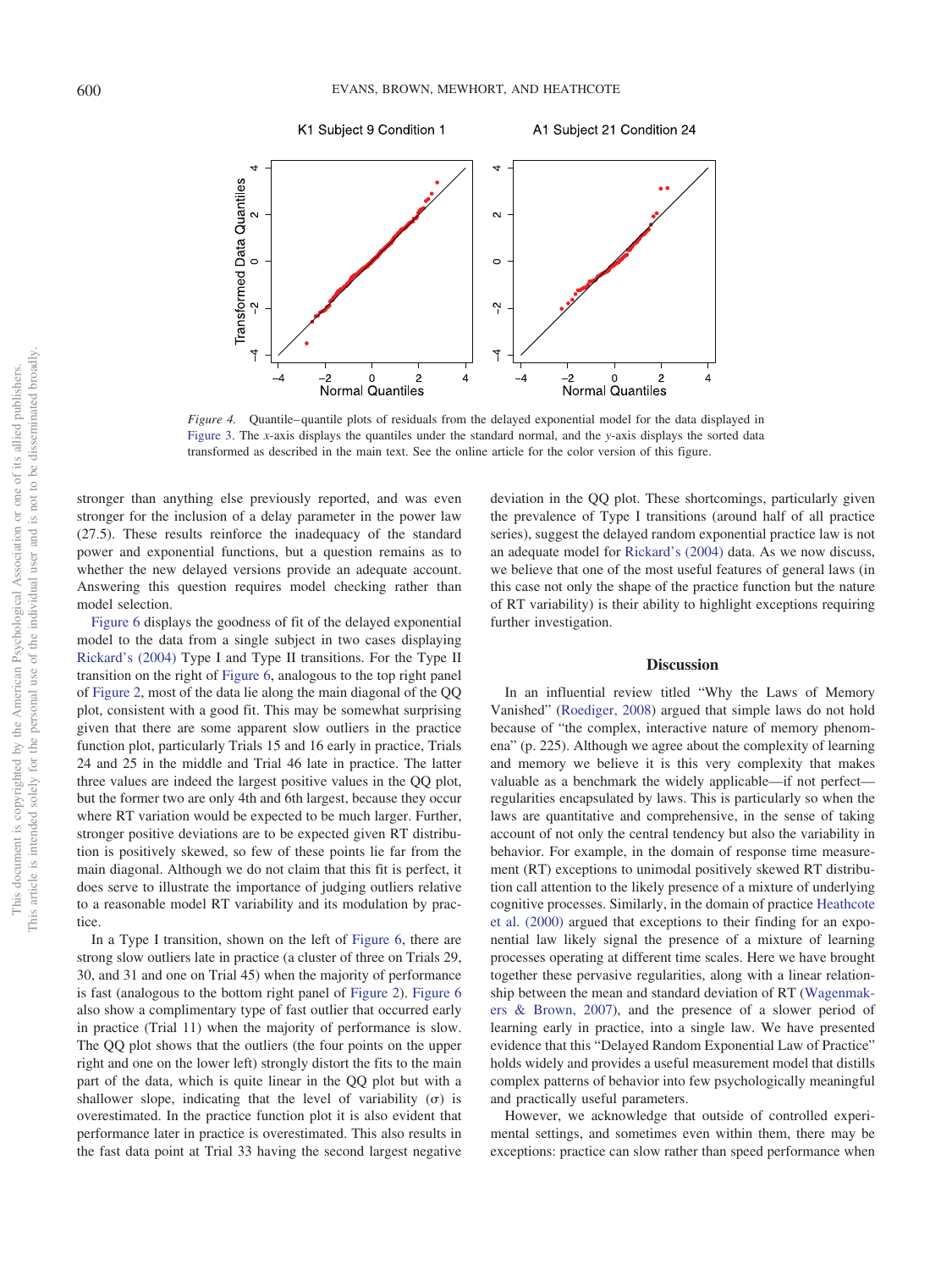

<span id="page-9-0"></span>*Figure 5.* Quantile–quantile plots of residuals from the delayed exponential model for the group-averaged semideciles trials for each experiment, with different points for each experimental condition. Error bars provide the 95% posterior credible intervals, which were generated by transforming the data generated by 100 different posterior samples, and then for each semidecile, taking the 0.025 and 0.975 quantiles over the posterior samples. The *x*-axis displays the quantiles under the standard normal, and the *y*-axis displays the sorted data transformed as described in the main text. See the online article for the color version of this figure.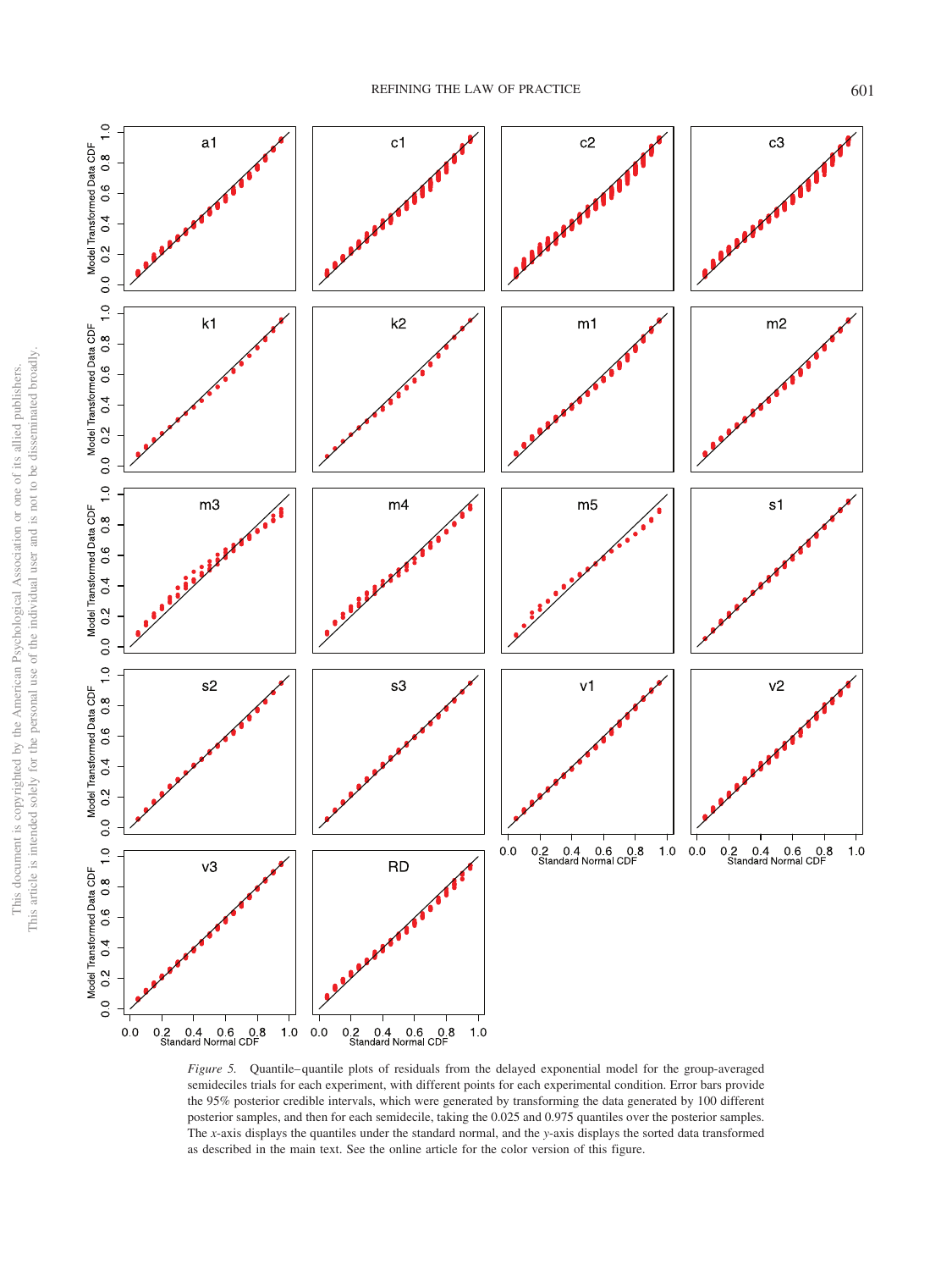

<span id="page-10-0"></span>*Figure 6.* Practice series (upper panels) and corresponding quantile–quantile (QQ) plots (lower panels) for Subject 13 of [Rickard \(2004\).](#page-12-18) The data in the left column is for an item displaying at Type I transition (slow late outliers and a fast earlier outlier) and a Type II transition, where such outliers are less prevalent. The red (grey) lines in the top panels show the fit of the posterior median of the median of the delayed random exponential function. In the top panels, the filled black dots are the outlier data points discussed in the main text, in reference to the bottom panels. See the online article for the color version of this figure.

fatigue sets in, performance can plateau when the potential for improvement in one method is exhausted, only to commence improving again when a new and better method is found, improvement can be sudden rather than gradual when insight is gained into a new much better method, but improvement can be inconsistent with occasional reversions back to the slower method. In the light of these facts, we have also sought to complement our refined law of practice with a sensitive method that detects when it does not hold. We contend that, against the background of a quantitative account of simple lawful behavior, exceptions—and the attendant need for deeper examination— become most evident. This can help motivate a need for the development of more complex theories.

One of our initial motivations of undertaking a reanalysis of the 17 data sets examined by of [Heathcote et al. \(2000\),](#page-12-1) which are all well described by a smooth and monotonic decrease in RT with practice, was the possibility that two factors may have confounded their rejection of the Power Law of Practice. First, their analysis did not take account for functional form complexity, so it is possible that the exponential function won only because it is more flexible than a power function having the same number of parameters. Second, neglecting an early period of slow learning would particularly disadvantage the power function, because it decreases more rapidly than the exponential function early in practice. Our reanalysis addressed both issues, using a Bayesian model-selection method that takes account of functional form complexity and by fitting practice functions that allowed for an early period of slow learning.

We found only one of the 17 data sets where the latter problem likely occurred, a mental arithmetic task (M1 in [Table 2\)](#page-6-0) where the standard exponential function beat the standard power function, but was clearly worse than a power function that allowed for a delay in the onset of more rapid learning. In all but one other case exponential functions were superior, and in most cases strongly so, with the only other exception, again in a mental arithmetic task (M4), being equivocal. Although rare, we do not wish to discount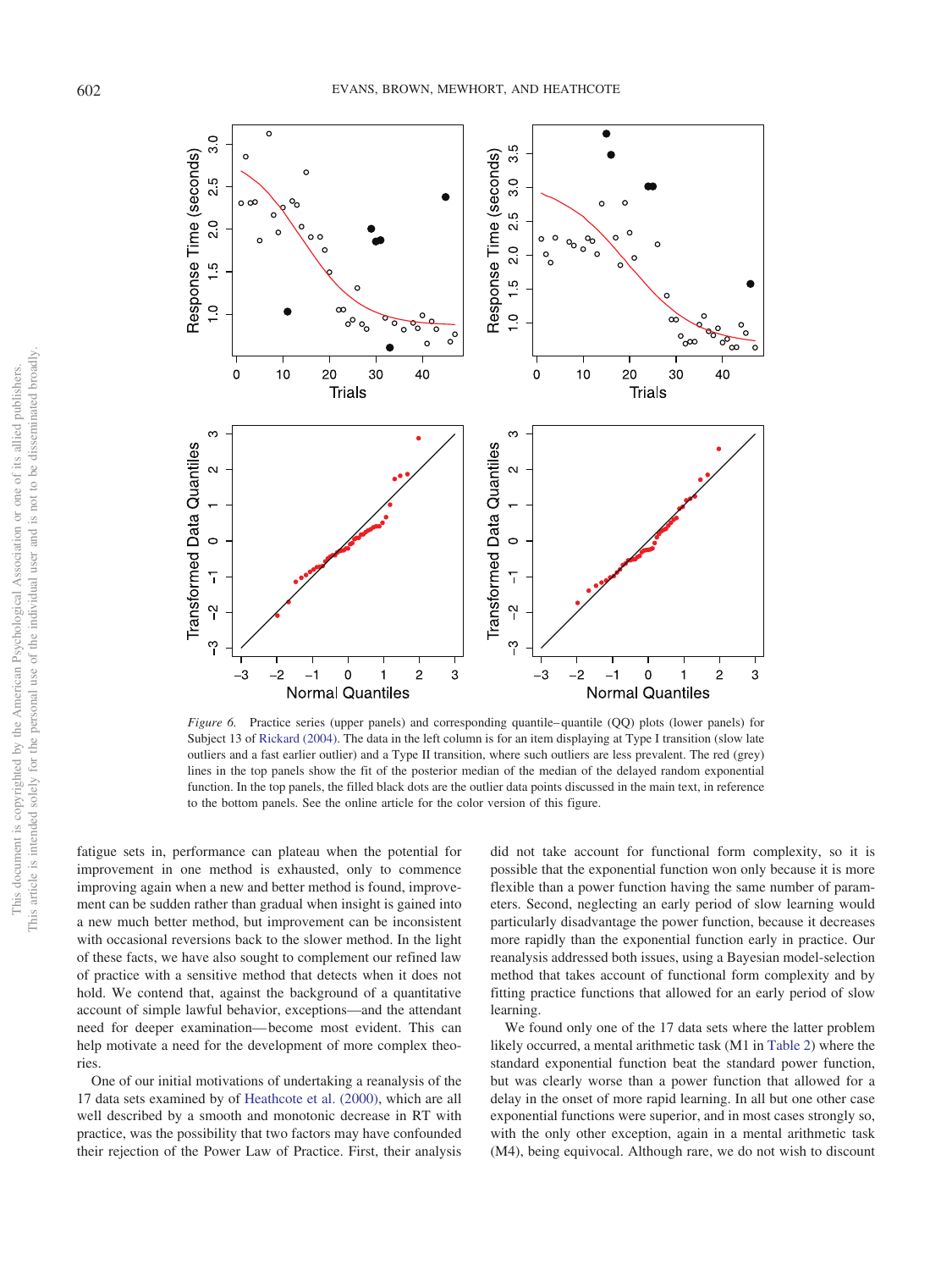the exceptions; instead they highlight that our methods can find in favor of a power function and likely indicate the potential for learning in mental arithmetic to be multiscale.

However, at a more general level, our refined analysis clearly indicates that [Heathcote et al.'s \(2000\)](#page-12-1) repeal of the Power Law of Practice, and their proclamation of an Exponential Law of Practice, was justified. There would, then, seem to be no reason for the continued use of power functions to characterize practice effects. This is especially so as power functions demonstrably produce parameter estimates that provide an implausible characterization of both initial and asymptotic behavior as well as misfit of the behavior in between. This makes them likely to be misleading in any practical application. Further, our results have the strong theoretical implication that practice effects usually have a single scale, suggesting a reevaluation of theories that fundamentally assume a Power Law of Practice (e.g., [Logan, 1988,](#page-12-10) [1992\)](#page-12-11), and a reformulation of those that assume it (e.g., [J. R. Anderson &](#page-11-1) [Lebiere, 1998\)](#page-11-1).

Our results provided strong support for the addition of several extensions to the law of practice. First, there was a clear need to account for a delay in the onset of more rapid learning in 15 of the 18 data sets examined here. In the three exceptions there was strong evidence against the need to include a delay, so a delay is clearly not obligatory. However, the often strong evidence in favor of a delay in the remaining cases, as well as the single case where its omission may have caused a bias against detecting multiscale learning, argues for the customary inclusion of a delay parameter when fitting practice functions.

A further addition, of a Lognormal RT distribution along with the assumption that it interacts multiplicatively with the practice function, was supported by the accurate characterization it provides of RT variability. These additions are not only necessary to provide a more complete description of behavior in practice paradigms; we would argue some assumptions about variability are unavoidable because they must be made, if only implicitly, when fitting practice data. $4$  Instead, we think it is preferable to make explicit assumptions on this issue, and that to do so is especially advantageous when, as was the case with our assumptions, they have attendant benefits: efficient estimation, rigorous model selection, and model checking via a graphical characterization of all aspects of fit in the from of easily constructed QQ plots.

This method of characterizing behavioral variability also underpins future potential developments in the quantitative characterization of practice effects, addressing limitations in the present approach. First, although we neglected the occurrence of errors in our analysis here (all RTs were from correctly answered trials), the Lognormal distribution is compatible with an evidenceaccumulation approach to modeling not only the distribution of RT but also the probability of making different response choices [\(Heathcote & Love, 2012;](#page-12-19) [Rouder et al., 2014;](#page-12-22) [Terry et al., 2015\)](#page-13-4). Although simultaneously modeling both types of data is challenging, as errors tend to be relatively rare especially later in practice, the progress that has already been made in very large data sets with relatively modest learning [\(Dutilh, Vandekerckhove, Tuerlinckx,](#page-12-41) [& Wagenmakers, 2009;](#page-12-41) [Heathcote & Hayes, 2012\)](#page-12-42) could be built upon by expanding the approach taken here.

Second, for practical applications more exploration is needed of how the delayed random exponential function can be used as a measurement model. Our analysis assumed one pair of population location and scale parameters for each model parameter in each condition in order to impose minimal assumptions. Better psychometric properties are likely to be obtained by a more parsimonious approach that shares scale parameters across conditions, and provides an account of within-subject correlations at the population level using an effect sizes parameterization. This could also potentially support a more informed or perhaps default prior specifications, and the use of Bayes Factors for model selection as in [\(Rouder, Morey, Speckman, & Province, 2012\)](#page-12-43).

Finally, we think it is important to acknowledge that practice data alone, and hence laws that are fit to those data, may not provide a full account of effects of practice. For example, recent evidence from brain imaging [\(Tenison & Anderson, 2016;](#page-13-10) [Teni](#page-13-11)[son, Fincham, & Anderson, 2016\)](#page-13-11) suggests practice impacts progress through three stages in solving math problems, first characterized by a predominance of algorithmic processing, then retrieval and finally automatic processing. The first two stages might reasonably map to our delay and learning parameters respectively, and the third to our asymptote parameter. However, because performance is unchanging at asymptote, it is difficult investigate the nature of the automatic stage without alternative approaches, such as neuroimaging measures or behavioral manipulations such as imposing a dual-task load.

<sup>4</sup> For example least squares fitting implicitly assumes a Gaussian error model. A reviewer suggested that in some cases this type of fitting might be preferable when interest focuses on the expected values. However, in a parameter recovery study we found that the  $\tau$  and  $r$  parameters were less well estimated using least squares, and that this problem became more marked as RT variability increased.

#### **References**

- <span id="page-11-6"></span>Akaike, H. (1974). A new look at the statistical model identification. *IEEE Transactions on Automatic Control, 19,* 716 –723.
- <span id="page-11-1"></span>Anderson, J. R., & Lebiere, C. (1998). *The atomic components of thought*. Mahwah, NJ: Erlbaum.
- <span id="page-11-2"></span>Anderson, R. B., & Tweney, R. D. (1997). Artifactual power curves in forgetting. *Memory & Cognition, 25,* 724 –730.
- <span id="page-11-0"></span>Anglim, J., & Wynton, S. K. (2015). Hierarchical Bayesian models of subtask learning. *Journal of Experimental Psychology: Learning, Memory, and Cognition, 41,* 957–974.
- <span id="page-11-8"></span>Averell, L., & Heathcote, A. (2011). The form of the forgetting curve and the fate of memories. *Journal of Mathematical Psychology, 55,* 25–35.
- <span id="page-11-9"></span>Brooks, S. P., & Gelman, A. (1998). General methods for monitoring convergence of iterative simulations. *Journal of Computational and Graphical Statistics, 7,* 434 – 455.
- <span id="page-11-3"></span>Brown, S., & Heathcote, A. (2003). Bias in exponential and power function fits due to noise: Comment on Myung, Kim, and Pitt. *Memory & Cognition, 31,* 656 – 661.
- <span id="page-11-4"></span>Bryan, W. L., & Harter, N. (1897). Studies in the physiology and psychology of the telegraphic language. *Psychological Review, 4,* 27–53.
- <span id="page-11-5"></span>Bryan, W. L., & Harter, N. (1899). Studies on the telegraphic language: The acquisition of a hierarchy of habits. *Psychological Review, 6,* 345–375.
- <span id="page-11-7"></span>Burnham, K. P., & Anderson, D. R. (2004). Multimodel inference: Understanding AIC and BIC in model selection. *Sociological Methods & Research, 33,* 261–304.
- <span id="page-11-10"></span>Carrasco, M., Ponte, D., Rechea, C., & Sampedro, M. J. (1998). "Transient structures": The effects of practice and distractor grouping on withindimension conjunction searches. *Attention, Perception, & Psychophysics, 60,* 1243–1258.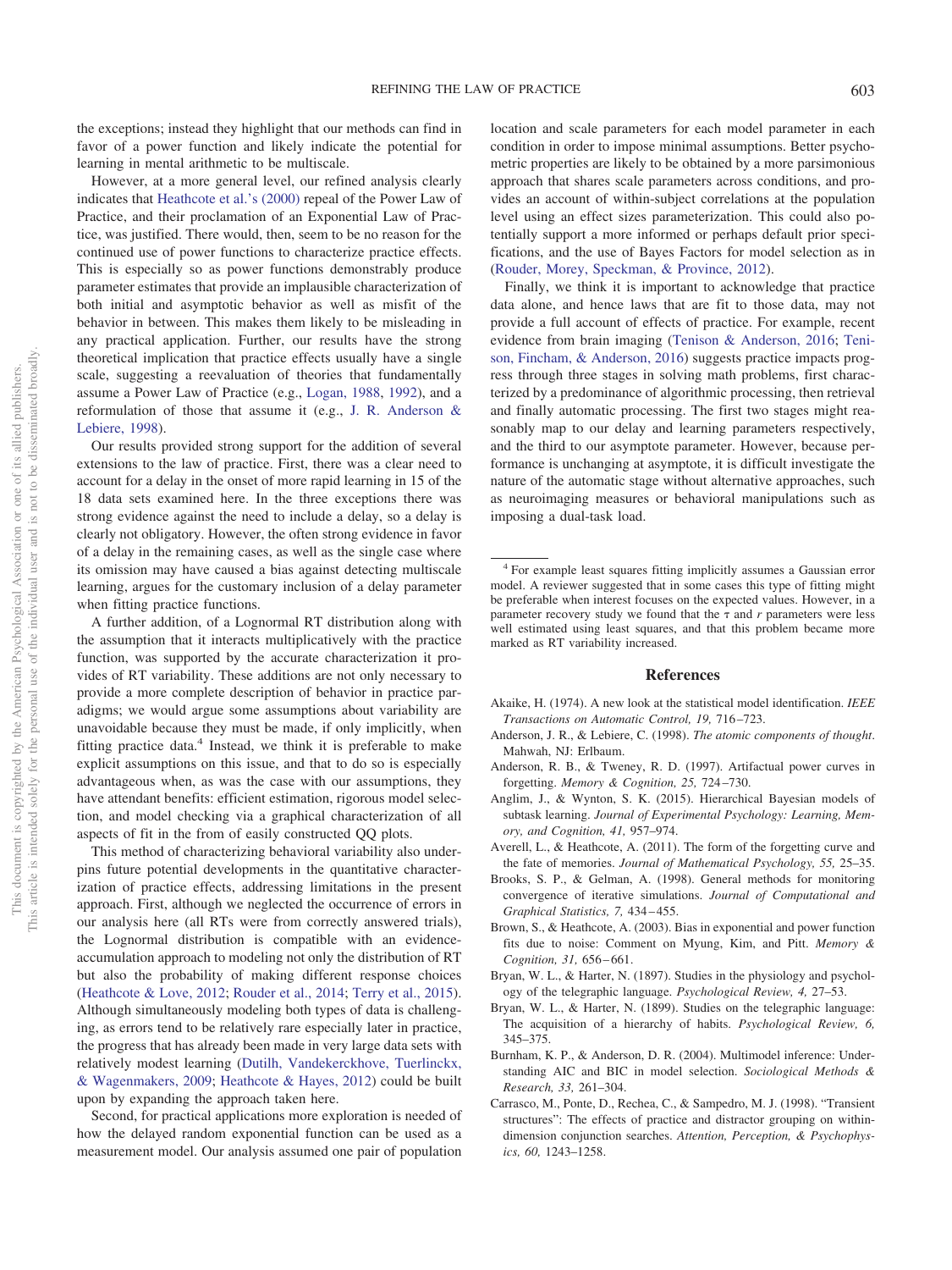- <span id="page-12-13"></span>Cohen, J. D., Dunbar, K., & McClelland, J. L. (1990). On the control of automatic processes: A parallel distributed processing account of the Stroop effect. *Psychological Review, 97,* 332–361.
- <span id="page-12-0"></span>Crossman, E. R. F. W. (1959). A theory of the acquisition of speed–skill. *Ergonomics, 2,* 153–166.
- <span id="page-12-41"></span>Dutilh, G., Vandekerckhove, J., Tuerlinckx, F., & Wagenmakers, E.-J. (2009). A diffusion model decomposition of the practice effect. *Psychonomic Bulletin & Review, 16,* 1026 –1036.
- <span id="page-12-15"></span>Estes, W. K. (1956). The problem of inference from curves based on group data. *Psychological Bulletin, 53,* 134 –140.
- <span id="page-12-27"></span>Evans, N. J., & Brown, S. D. (2017a). Bayes factors for the linear ballistic accumulator model of decision-making. *Behavior Research Methods,*  $1 - 15$ .
- <span id="page-12-24"></span>Evans, N. J., & Brown, S. D. (2017b). People adopt optimal policies in simple decision-making, after practice and guidance. *Psychonomic Bulletin & Review, 24,* 597– 606.
- <span id="page-12-28"></span>Evans, N. J., Howard, Z. L., Heathcote, A., & Brown, S. D. (2017). Model flexibility analysis does not measure the persuasiveness of a fit. *Psychological Review, 124,* 339 –345.
- <span id="page-12-25"></span>Evans, N. J., Rae, B., Bushmakin, M., Rubin, M., & Brown, S. D. (2017). Need for closure is associated with urgency in perceptual decisionmaking. *Memory & Cognition, 45,* 1193–1205.
- <span id="page-12-40"></span>Gelman, A., Carlin, J. B., Stern, H. S., Dunson, D. B., Aki, V., & Rubin, D. B. (2014). *Bayesian data analysis* (3rd ed.). San Francisco, CA: CRC Press.
- <span id="page-12-31"></span>Gelman, A., Hwang, J., & Vehtari, A. (2014). Understanding predictive information criteria for Bayesian models. *Statistics and Computing, 24,* 997–1016.
- <span id="page-12-1"></span>Heathcote, A., Brown, S., & Mewhort, D. J. K. (2000). The power law repealed: The case for an exponential law of practice. *Psychonomic Bulletin & Review, 7,* 185–207.
- <span id="page-12-42"></span>Heathcote, A., & Hayes, B. (2012). Diffusion versus linear ballistic accumulation: Different models for response time with different conclusions about psychological mechanisms? *Canadian Journal of Experimental Psychology, 66,* 125–136.
- <span id="page-12-19"></span>Heathcote, A., & Love, J. (2012). Linear deterministic accumulator models of simple choice. *Frontiers in Psychology, 3*. Retrieved from [https://](https://www.frontiersin.org/articles/10.3389/fpsyg.2012.00292/full) [www.frontiersin.org/articles/10.3389/fpsyg.2012.00292/full](https://www.frontiersin.org/articles/10.3389/fpsyg.2012.00292/full)
- <span id="page-12-39"></span>Heathcote, A., & Mewhort, D. (1993). Representation and selection of relative position. *Journal of Experimental Psychology: Human Perception and Performance, 19,* 488 –516.
- <span id="page-12-2"></span>Josephs, R. A., Silvera, D. H., & Giesler, R. B. (1996). The learning curve as a metacognitive tool. *Journal of Experimental Psychology: Learning, Memory, and Cognition, 22,* 510 –524.
- <span id="page-12-20"></span>Keller, F. S. (1958). The phantom plateau. *Journal of the Experimental Analysis of Behavior, 1,* 1–13.
- <span id="page-12-12"></span>Kramer, A. F., Strayer, D. L., & Buckely, J. (1990). Development and transfer of automatic processing. *Journal of Experimental Psychology: Human Perception and Performance, 16,* 505–522.
- <span id="page-12-14"></span>Laird, J. E., Newell, A., & Rosenbloom, P. S. (1987). Soar: An architecture for general intelligence. Artificial Intelligence, 33, 1-64.
- <span id="page-12-9"></span>Lee, F. J., & Anderson, J. R. (2001). Does learning a complex task have to be complex? A study in learning decomposition. *Cognitive psychology, 42,* 267–316.
- <span id="page-12-10"></span>Logan, G. D. (1988). Toward an instance theory of automatization. *Psychological Review, 95,* 492–527.
- <span id="page-12-11"></span>Logan, G. D. (1992). Shapes of reaction–time distributions and shapes of learning curves: A test of the instance theory of automaticity. *Journal of Experimental Psychology: Learning, Memory, and Cognition, 18,* 883– 914.
- <span id="page-12-21"></span>Luce, R. D. (1986). *Response times*. New York, NY: Oxford University Press.
- <span id="page-12-29"></span>Myung, I. J. (2000). The importance of complexity in model selection. *Journal of Mathematical Psychology, 44,* 190 –204.
- <span id="page-12-16"></span>Myung, I. J., Kim, C., & Pitt, M. A. (2000). Toward an explanation of the power law artifact: Insights from response surface analysis. *Memory & Cognition, 28,* 832– 840.
- <span id="page-12-30"></span>Myung, I. J., & Pitt, M. A. (1997). Applying Occam's razor in modeling cognition: A Bayesian approach. *Psychonomic Bulletin & Review, 4,* 79 –95.
- <span id="page-12-3"></span>Newell, A., & Rosenbloom, P. S. (1981). Mechanisms of skill acquisition and the law of practice. In J. R. Anderson (Ed.), *Cognitive skills and their acquisition* (pp. 1–55). Hillsdale, NJ: Erlbaum.
- <span id="page-12-35"></span>Palmeri, T. J. (1997). Exemplar similarity and the development of automaticity. *Journal of Experimental Psychology: Learning, Memory, and Cognition, 23,* 324 –354.
- <span id="page-12-7"></span>Pavlik, P. I., & Anderson, J. R. (2005). Practice and forgetting effects on vocabulary memory: An activation-based model of the spacing effect. *Cognitive Science, 29,* 559 –586.
- <span id="page-12-37"></span>Reder, L. M., & Ritter, F. E. (1992). What determines initial feeling of knowing? Familiarity with question terms, not with the answer. *Journal of Experimental Psychology: Learning, Memory, and Cognition, 18,* 435– 451.
- <span id="page-12-17"></span>Rickard, T. C. (1997). Bending the power law: A CMPL theory of strategy shifts and the automatization of cognitive skills. *Journal of Experimental Psychology: General, 126,* 288 –311.
- <span id="page-12-18"></span>Rickard, T. C. (2004). Strategy execution in cognitive skill learning: An item-level test of candidate models. *Journal of Experimental Psychology: Learning, Memory, and Cognition, 30,* 65– 82.
- <span id="page-12-36"></span>Rickard, T. C., & Bourne, L. E., Jr. (1996). Some tests of an identical elements model of basic arithmetic skills. *Journal of Experimental Psychology: Learning, Memory, and Cognition, 22,* 1281–1295.
- <span id="page-12-8"></span>Roediger, H. L., III. (2008). Relativity of remembering: Why the laws of memory vanished. *Annual Review of Psychology, 59,* 225–254.
- <span id="page-12-4"></span>Rosenbloom, P., & Newell, A. (1987). Learning by chunking: A production system model of practice. *Production system models of learning and development,* 221–286.
- <span id="page-12-43"></span>Rouder, J. N., Morey, R. D., Speckman, P. L., & Province, J. M. (2012). Default Bayes factors for ANOVA designs. *Journal of Mathematical Psychology, 56,* 356 –374.
- <span id="page-12-22"></span>Rouder, J. N., Province, J. M., Morey, R. D., Gomez, P., & Heathcote, A. (2014). The lognormal race: A cognitive-process model of choice and latency with desirable psychometric properties. *Psychometrika, 80,* 1–23.
- <span id="page-12-38"></span>Schunn, C. D., Reder, L. M., Nhouyvanisvong, A., Richards, D. R., & Stroffolino, P. J. (1997). To calculate or not to calculate: A source activation confusion model of problem familiarity's role in strategy selection. *Journal of Experimental Psychology: Learning, Memory, and Cognition, 23,* 3–29.
- <span id="page-12-26"></span>Schwarz, G. (1978). Estimating the dimension of a model. *Annals of Statistics, 6,* 461– 464.
- <span id="page-12-5"></span>Seibel, R. (1963). Discrimination reaction time for a 1,023-alternative task. *Journal of Experimental Psychology, 66,* 215–226.
- <span id="page-12-23"></span>Shiffrin, R. M., Lee, M. D., Kim, W., & Wagenmakers, E.-J. (2008). A survey of model evaluation approaches with a tutorial on hierarchical Bayesian methods. *Cognitive Science, 32,* 1248 –1284.
- <span id="page-12-6"></span>Snoddy, G. S. (1926). Learning and stability: A psychophysiological analysis of a case of motor learning with clinical applications. *Journal of Applied Psychology, 10,* 1–26.
- <span id="page-12-32"></span>Spiegelhalter, D. J., Best, N. G., Carlin, B. P., & Van Der Linde, A. (2002). Bayesian measures of model complexity and fit. *Journal of the Royal Statistical Society: Statistical Methodology, 64,* 583– 639.
- <span id="page-12-34"></span>Strayer, D. L., & Kramer, A. F. (1994a). Aging and skill acquisition: Learning-performance distinctions. *Psychology and Aging, 9,* 589 – 605.
- <span id="page-12-33"></span>Strayer, D. L., & Kramer, A. F. (1994b). Strategies and automaticity: I. Basic findings and conceptual framework. *Journal of Experimental Psychology: Learning, Memory, and Cognition, 20,* 318 –341.